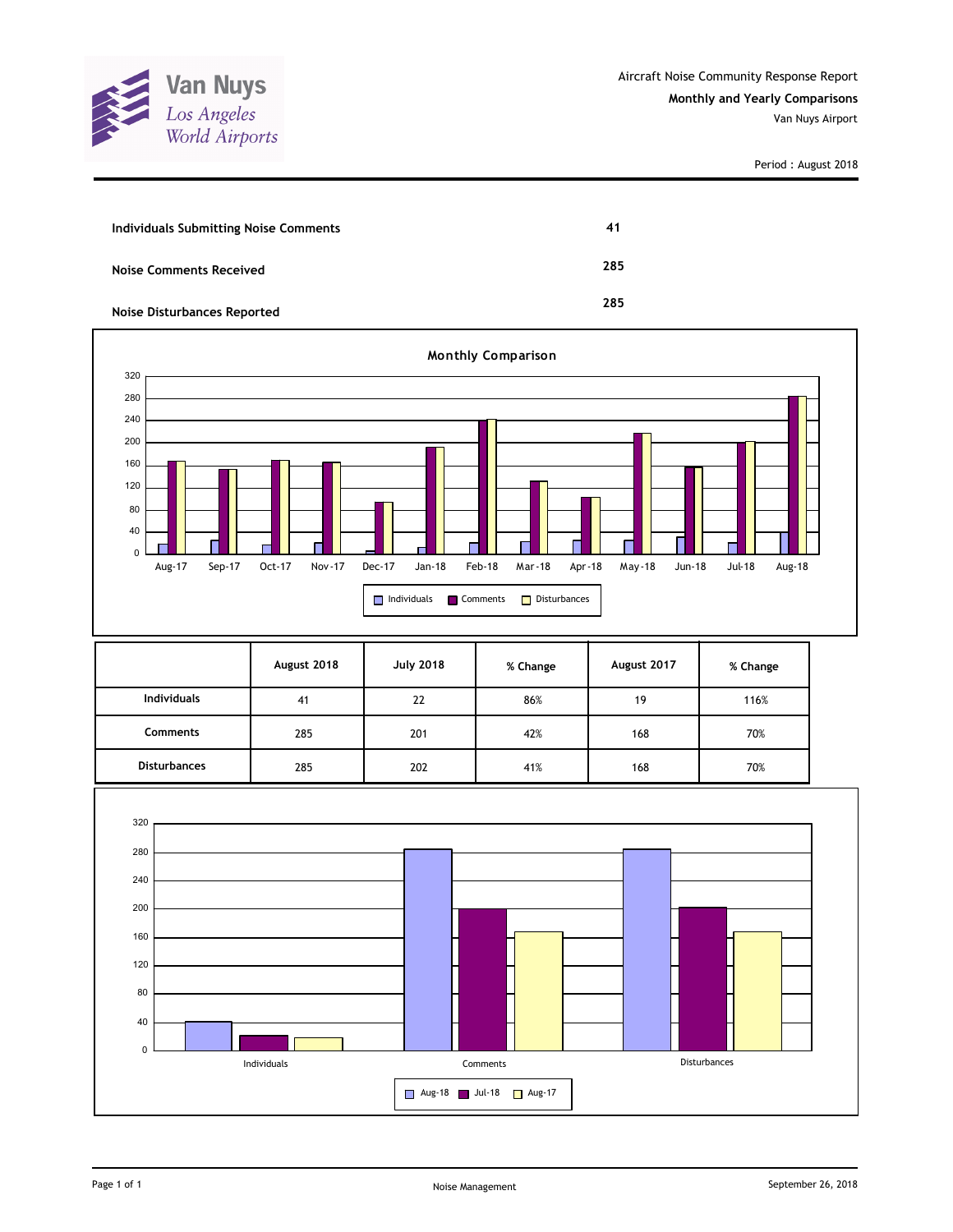

|                     | Day<br>$(7:00 \text{ am} - 7:00 \text{ pm})$ | Evening<br>$(7:00 \text{ pm} - 10:00 \text{ pm})$ | Night<br>$(10:00 \text{ pm} - 7:00 \text{ am})$ |
|---------------------|----------------------------------------------|---------------------------------------------------|-------------------------------------------------|
| Comments            | 216                                          | 24                                                | 45                                              |
| <b>Disturbances</b> | 226                                          | 27                                                | 32                                              |



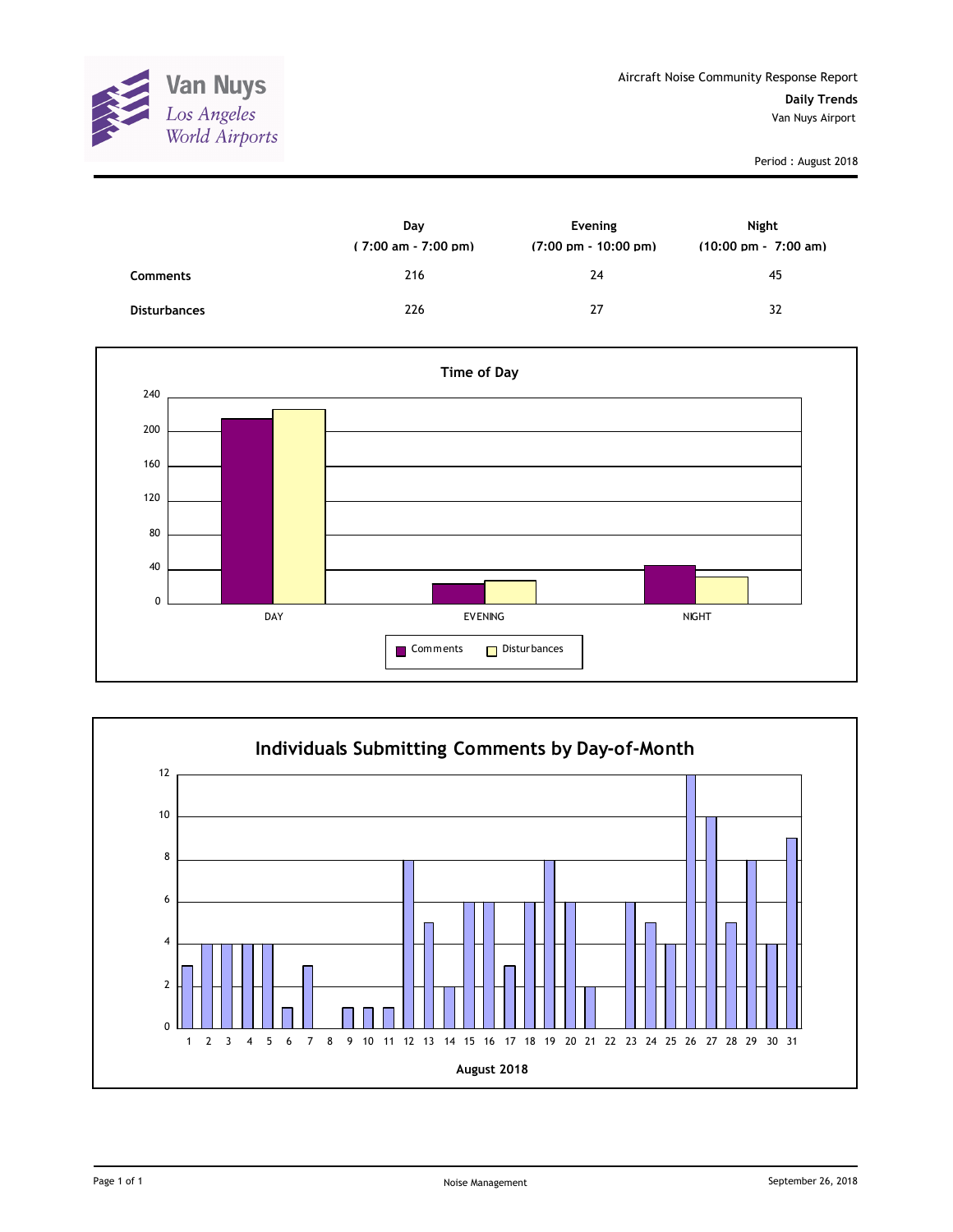

| City                 | <b>Individuals</b> | Comments       | Percentage of Comments**                                                                                                |           |
|----------------------|--------------------|----------------|-------------------------------------------------------------------------------------------------------------------------|-----------|
| <b>Beverly Hills</b> | 1                  | $\mathbf{1}$   | $~1\%$                                                                                                                  |           |
| Encino               | 5                  | 13             | $5\%$                                                                                                                   |           |
| Lake Balboa          | $\overline{2}$     | $\overline{2}$ | $< 1\%$                                                                                                                 |           |
| Los Angeles          | 1                  | $\mathbf{1}$   | $< 1\%$                                                                                                                 |           |
| North Hills          | 3                  | 25             | $9\%$<br>and the state of the state of the state of the state of the state of the state of the state of the state of th |           |
| North Hollywood      | $\mathbf{1}$       | 12             | $4\%$                                                                                                                   |           |
| Sherman Oaks         | 9                  | 15             | $5\%$                                                                                                                   |           |
| <b>Studio City</b>   | 16                 | 212            | 74%                                                                                                                     |           |
| Topanga              | 1                  | $\mathbf 1$    | $< 1\%$                                                                                                                 |           |
| Van Nuys             | $\overline{2}$     | 3              | $1\%$                                                                                                                   |           |
| <b>TOTAL</b>         | 41                 | 285            | 0<br>50<br>10<br>20<br>40<br>60<br>70<br>80<br>30                                                                       | 100<br>90 |

| <b>Individuals</b>                     | <b>Comments</b> | Percentage of Comments**                    |                 |
|----------------------------------------|-----------------|---------------------------------------------|-----------------|
| *One Individual (Studio City)          | 62              | 22%                                         |                 |
| *One Individual (Studio City)          | 38              | 13%                                         |                 |
| *One Individual (Studio City)          | 29              | 10%                                         |                 |
| *One Individual (Studio City)          | 24              | 8%                                          |                 |
| *One Individual (North Hills)          | 23              | $8\%$                                       |                 |
| *One Individual (Studio City)          | 21              | $7\%$                                       |                 |
| *One Individual (Studio City)          | 14              | 5%                                          |                 |
| *One Individual (North Hollywood)      | 12              | $4\%$                                       |                 |
| *One Individual (Encino)               | 7               | 2%                                          |                 |
| *One Individual (Sherman Oaks)         | 7               | 2%                                          |                 |
| *One Individual (Studio City)          | 7               | 2%                                          |                 |
| *One Individual (Studio City)          | 6               | 2%                                          |                 |
| Individuals Reporting 2 To 5 Comments  | 11              | 4%                                          |                 |
| Individuals Reporting One Comment      | 24              | 8%                                          |                 |
| <b>Individuals: 41</b><br><b>TOTAL</b> | 285             | 0<br>10<br>20<br>30<br>40<br>50<br>60<br>70 | 100<br>80<br>90 |

\* One individual reporting 6 or more comments shown by city.

\*\* All percentages are rounded to the nearest whole number.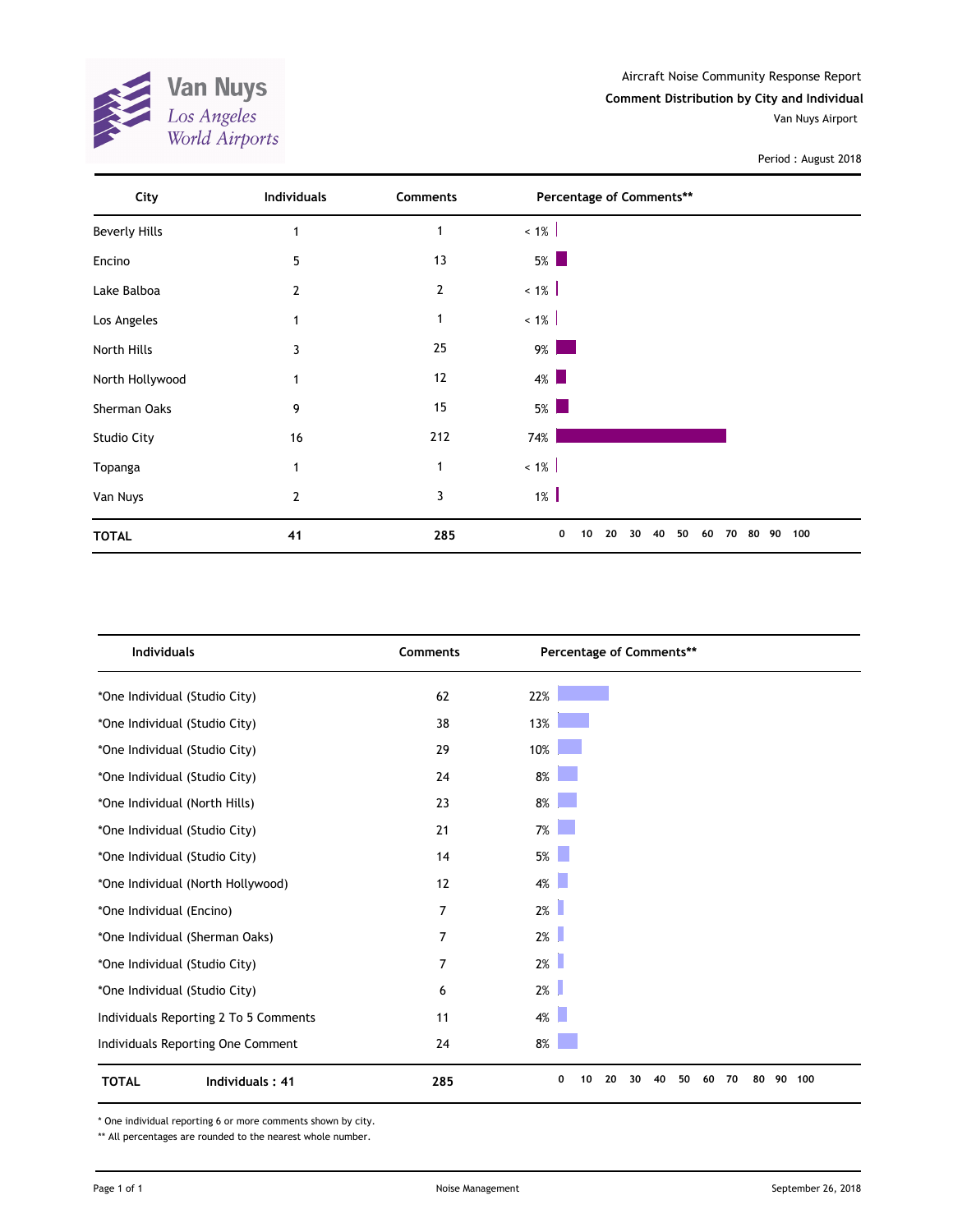

| Type of Disturbance*         | <b>Number of Comments</b> |  |  |  |
|------------------------------|---------------------------|--|--|--|
| Circling                     | 1                         |  |  |  |
| Flying over home             | 246                       |  |  |  |
| Frequency of flights         | 16                        |  |  |  |
| Late night/early morning     | 4                         |  |  |  |
| Sustained noise (>5 minutes) | 2                         |  |  |  |
| Unspecified                  | 1                         |  |  |  |
| Unusually loud               | 13                        |  |  |  |
| Vibration/rumbling           | $\overline{2}$            |  |  |  |
| TOTAL                        | 285                       |  |  |  |



Note: \* As reported by individuals.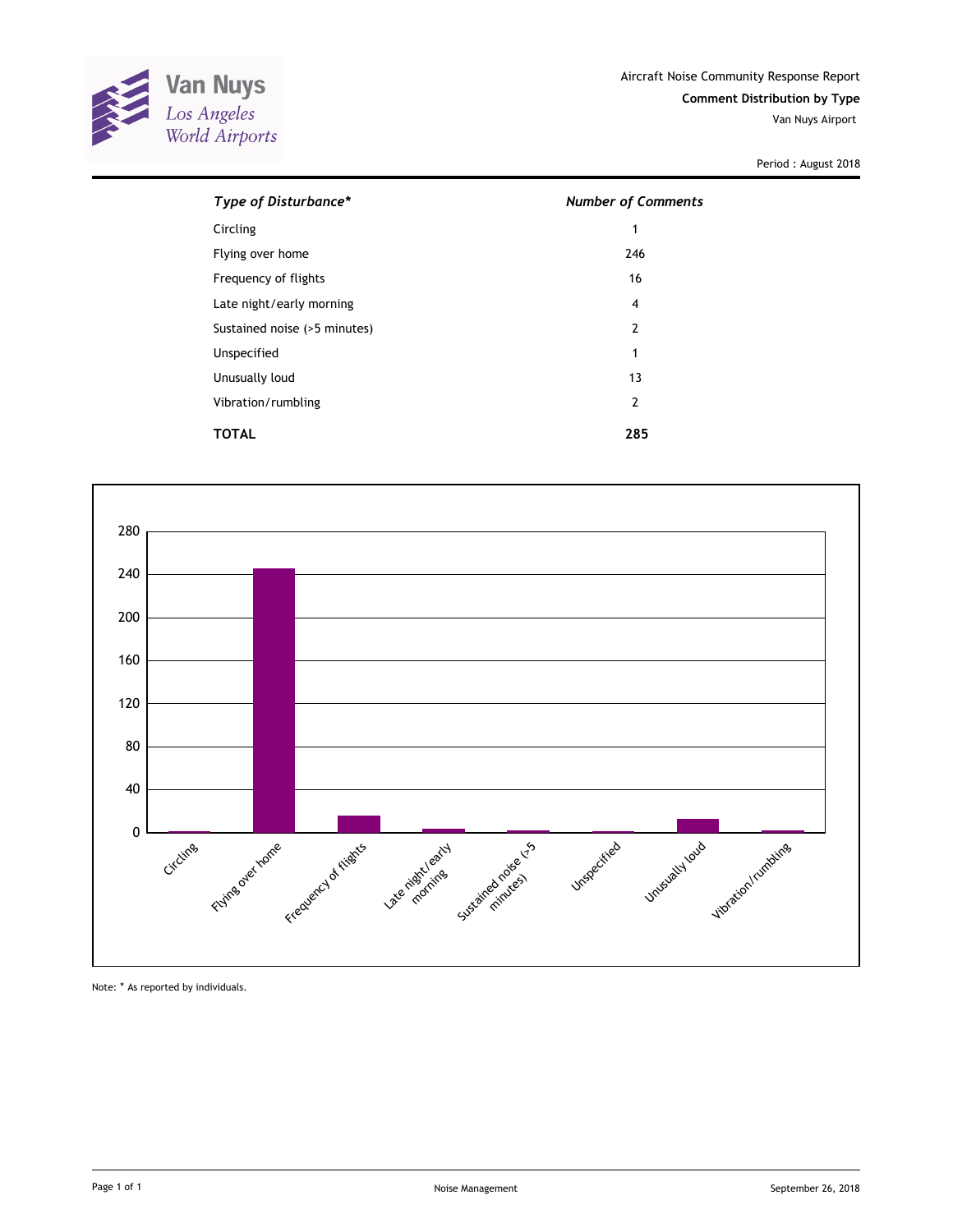

| Contact   |           | Disturbance |           |                 |                  |                                                                                                                                                                                                                                                                                                                                                                                                                                                                                                                                                                                                                                                                                                                                                                                                                                                                                                                                                                                                                                                                                                                                                                                                                                                                                                                                                                                                                                                                                                                                                                                                                       |
|-----------|-----------|-------------|-----------|-----------------|------------------|-----------------------------------------------------------------------------------------------------------------------------------------------------------------------------------------------------------------------------------------------------------------------------------------------------------------------------------------------------------------------------------------------------------------------------------------------------------------------------------------------------------------------------------------------------------------------------------------------------------------------------------------------------------------------------------------------------------------------------------------------------------------------------------------------------------------------------------------------------------------------------------------------------------------------------------------------------------------------------------------------------------------------------------------------------------------------------------------------------------------------------------------------------------------------------------------------------------------------------------------------------------------------------------------------------------------------------------------------------------------------------------------------------------------------------------------------------------------------------------------------------------------------------------------------------------------------------------------------------------------------|
| Date      | Time      | Date        | Time      | City            | Disturbance**    | <b>Findings</b>                                                                                                                                                                                                                                                                                                                                                                                                                                                                                                                                                                                                                                                                                                                                                                                                                                                                                                                                                                                                                                                                                                                                                                                                                                                                                                                                                                                                                                                                                                                                                                                                       |
| 8/01/2018 | $2:27$ pm | 8/01/2018   | $2:02$ pm | North Hills     | Flying over home | The aircraft you reported on Wednesday, August 1, 2018 at 14:02 were arrivals to Van<br>Nuys Airport (VNY) Runway 16R and 16L. The arrivals were conducted under the<br>control and direction of Federal Aviation Administration (FAA) Cal Air Traffic Controllers<br>(ATC). Your residence is located near the standard arrival route for runways 16R and<br>16L and is subject to numerous arrival aircraft on final approach for landing. Flight<br>patterns and altitudes for aircraft are standardized and determined by FAA procedures<br>and electronic navigational aid equipment. These air routes are established to ensure<br>flights, from various directions, receive adequate separation while approaching and<br>departing Los Angeles area airports. Additionally, please refer to the Noise<br>Management "quick facts" for a brief list of enforcement and regulatory actions VNY<br>"can" and "cannot do," related to FAA regulations and local City Ordinances. The quick<br>facts may be found online under the "Noise Management - Quick Facts" link at<br>www.lawa.org/VNYNoise/ <http: vnynoise="" www.lawa.org=""></http:> . Lastly, please note<br>that airports do not have jurisdiction on aircraft in flight. The FAA has ultimate<br>authority over aircraft flight patterns and regulates virtually all aviation activity. This<br>includes takeoffs, landings, altitudes and direction of flight with the major emphasis on<br>safety. Please contact the FAA at FAA Western-Pacific Region, P.O. Box 92007, Los<br>Angeles, CA 90009 for more information regarding aviation issues. |
| 8/02/2018 | $8:01$ am | 8/02/2018   | 8:00 am   | North Hollywood | Flying over home | The aircraft that you reported in August 2018 were departures from Van Nuys Airport<br>(VNY) under the direction and control of Federal Aviation Administration (FAA) Air<br>Traffic Controllers (ATC). Your residence is subject to numerous aircraft departing<br>from VNY and Hollywood-Burbank (BUR) airports following long-established FAA flight<br>procedures and/or recently updated departure procedures for VNY and BUR. Flight<br>patterns and altitudes for aircraft are standardized and determined by FAA procedures<br>and electronic navigational aid equipment. These air routes are established to ensure<br>flights, from various directions, receive adequate separation while approaching and<br>departing Los Angeles area airports. Lastly, please note that airports do not have<br>jurisdiction on aircraft in flight. The FAA has ultimate authority over aircraft flight<br>patterns and regulates virtually all aviation activity. This includes takeoffs, landings,                                                                                                                                                                                                                                                                                                                                                                                                                                                                                                                                                                                                                     |

\* Comments exceeding monthly limit are not investigated and are not shown.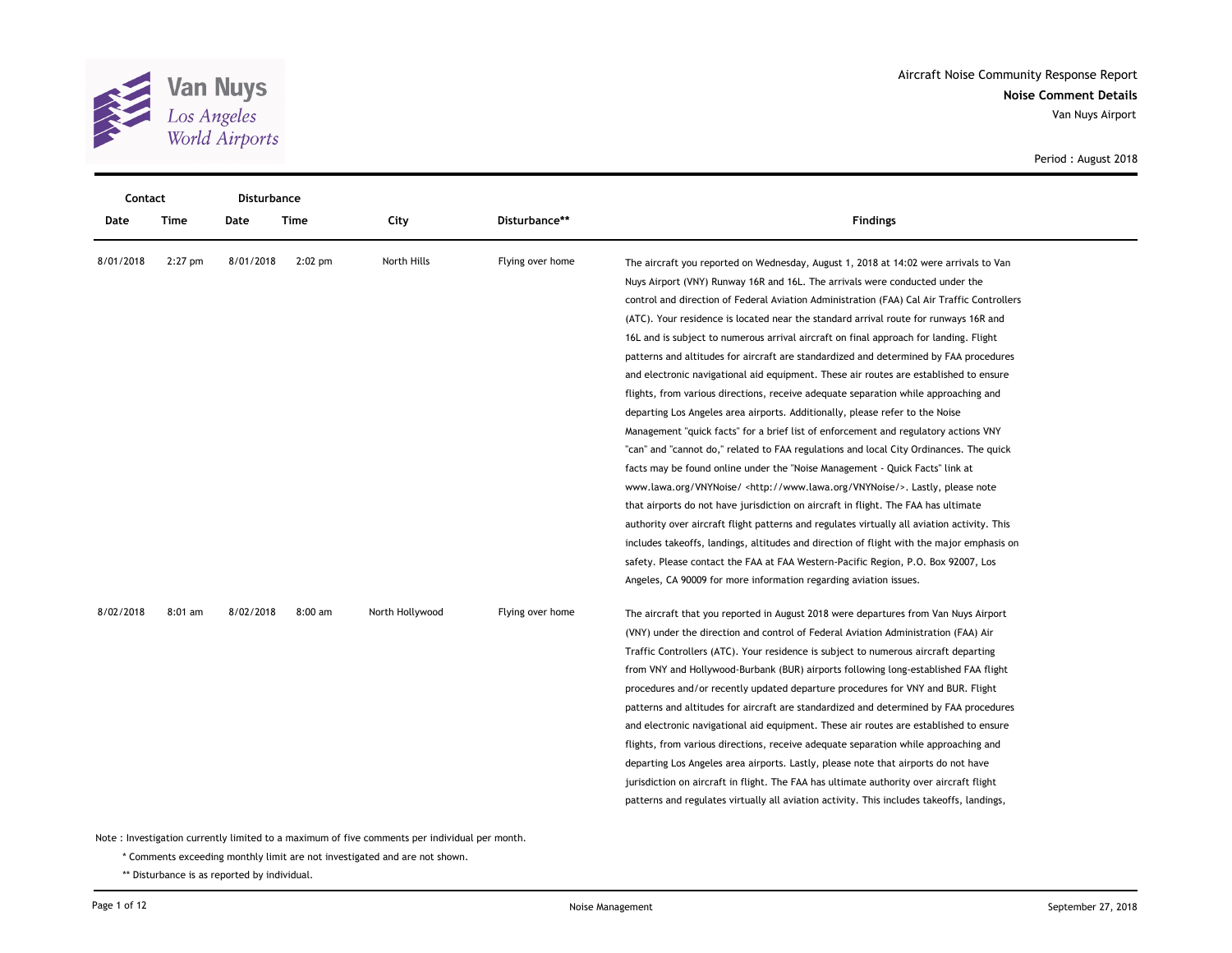|           | Contact<br>Disturbance                                                                         |           |                    |             |                          |                                                                                                                                                                                                                                                                                                                                                                                                                                                                                                                                                                                                                                                                                                                                                                                                                                                                                                                                                                  |  |  |  |
|-----------|------------------------------------------------------------------------------------------------|-----------|--------------------|-------------|--------------------------|------------------------------------------------------------------------------------------------------------------------------------------------------------------------------------------------------------------------------------------------------------------------------------------------------------------------------------------------------------------------------------------------------------------------------------------------------------------------------------------------------------------------------------------------------------------------------------------------------------------------------------------------------------------------------------------------------------------------------------------------------------------------------------------------------------------------------------------------------------------------------------------------------------------------------------------------------------------|--|--|--|
| Date      | Time                                                                                           | Date      | Time               | City        | <b>Disturbance</b>       | <b>Findings</b>                                                                                                                                                                                                                                                                                                                                                                                                                                                                                                                                                                                                                                                                                                                                                                                                                                                                                                                                                  |  |  |  |
|           |                                                                                                |           |                    |             |                          | altitudes and direction of flight with the major emphasis on safety. Please contact the<br>FAA at FAA Western-Pacific Region, P.O. Box 92007, Los Angeles, CA 90009 for more<br>information regarding aviation issues.                                                                                                                                                                                                                                                                                                                                                                                                                                                                                                                                                                                                                                                                                                                                           |  |  |  |
| 8/02/2018 | $7:18$ pm                                                                                      | 8/02/2018 | 7:17 pm            | Studio City | Flying over home         | The aircraft that you reported Thursday, August 2, 2018 was a departure from Van<br>Nuys Airport (VNY) under the direction and control of Federal Aviation Administration<br>(FAA) Air Traffic Controllers (ATC). Your residence is subject to numerous aircraft                                                                                                                                                                                                                                                                                                                                                                                                                                                                                                                                                                                                                                                                                                 |  |  |  |
|           |                                                                                                |           |                    |             |                          | departing from VNY and Hollywood-Burbank (BUR) airports following long-established<br>FAA flight procedures and/or recently updated departure procedures for VNY and BUR.<br>Flight patterns and altitudes for aircraft are standardized and determined by FAA<br>procedures and electronic navigational aid equipment. These air routes are established<br>to ensure flights, from various directions, receive adequate separation while<br>approaching and departing Los Angeles area airports. Lastly, please note that airports<br>do not have jurisdiction on aircraft in flight. The FAA has ultimate authority over                                                                                                                                                                                                                                                                                                                                       |  |  |  |
|           |                                                                                                |           |                    |             |                          | aircraft flight patterns and regulates virtually all aviation activity. This includes<br>takeoffs, landings, altitudes and direction of flight with the major emphasis on safety.<br>Please contact the FAA at FAA Western-Pacific Region, P.O. Box 92007, Los Angeles, CA<br>90009 for more information regarding aviation issues.                                                                                                                                                                                                                                                                                                                                                                                                                                                                                                                                                                                                                              |  |  |  |
| 8/02/2018 | $11:38 \text{ pm}$                                                                             |           | 8/02/2018 11:15 pm | Lake Balboa | Late night/early morning | The "sustained noise" that you reported on Thursday, August 2, 2018 at 23:15 was<br>most likely an aircraft's Auxiliary Power Unit (APU). The APU is used instead of<br>powering-up the aircraft's jet engines. Personnel working on their aircraft use the<br>APUs as a power source enabling them to prepare for all aspects of the flight, including<br>preflight checks and making the necessary mechanical adjustments mandatory under<br>FAA regulations. Van Nuys Airport (VNY) also continually reaches out to aircraft<br>operators urging them to position their aircraft away from residential areas while<br>engines or APU is engaged. However, odors do drift out into some neighborhoods when<br>wind conditions and other weather phenomena exist. Concerns regarding air quality<br>issues can be addressed by the South Coast Air Quality Management District by writing<br>to SCAQMD Headquarters, 21865 Copley Drive, Diamond Bar, CA 91765. |  |  |  |
| 8/03/2018 | $9:31$ am                                                                                      | 8/03/2018 | $7:36$ am          | Studio City | Flying over home         | The aircraft events that you reported on Friday, August 3rd at 07:36, Sunday, August<br>12th at 07:09, 07:18, 11:30 respectively and Saturday, August 18, 2018 were<br>departures from Van Nuys Airport (VNY) under the direction and control of Federal<br>Aviation Administration (FAA) Air Traffic Controllers (ATC). Your residence is subject to<br>numerous aircraft departing from VNY and Hollywood-Burbank (BUR) airports following                                                                                                                                                                                                                                                                                                                                                                                                                                                                                                                     |  |  |  |
|           | Note : Investigation currently limited to a maximum of five comments per individual per month. |           |                    |             |                          |                                                                                                                                                                                                                                                                                                                                                                                                                                                                                                                                                                                                                                                                                                                                                                                                                                                                                                                                                                  |  |  |  |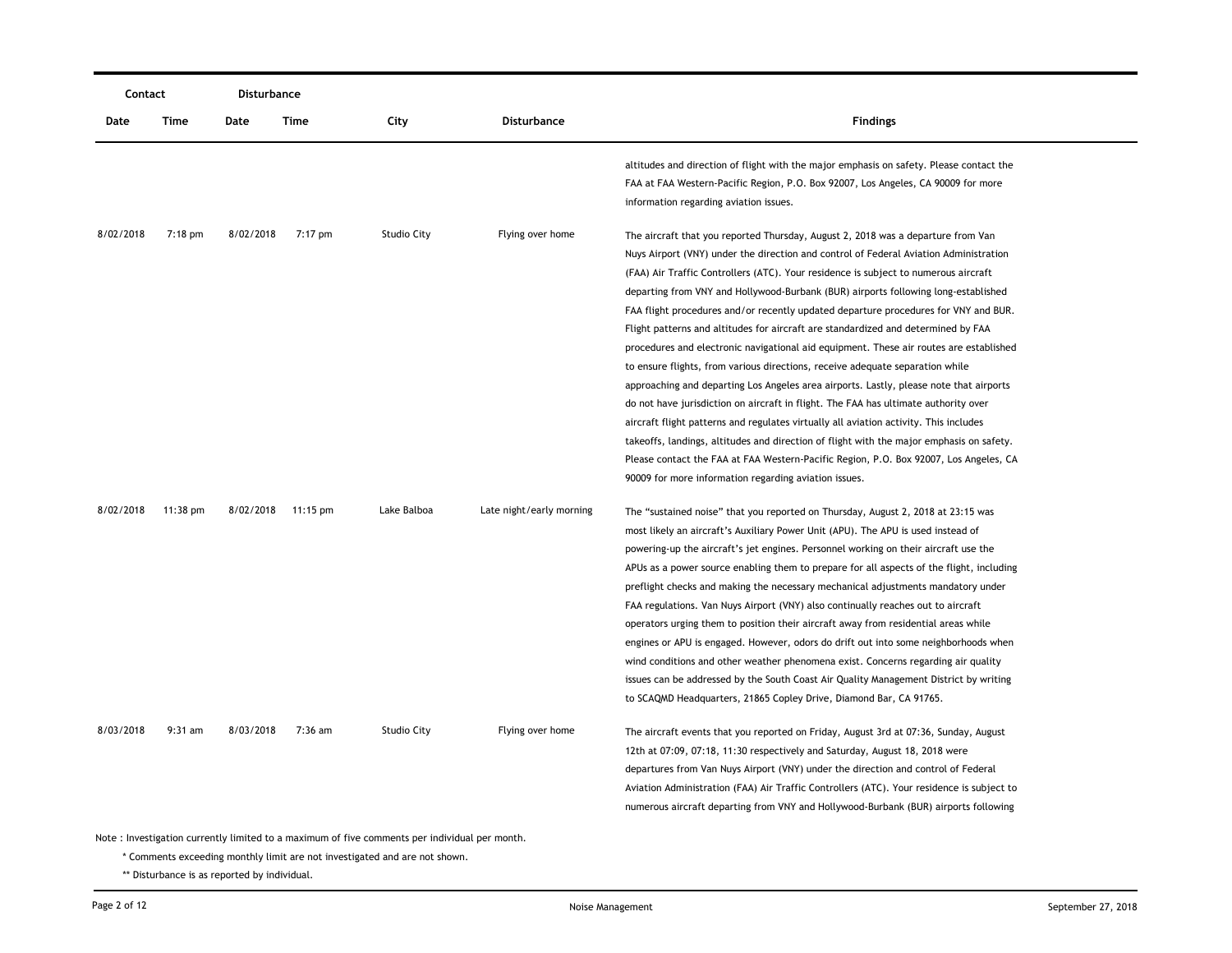|                                                                                               | Contact   |           | Disturbance |             |                  |                                                                                                                                                                                                                                                                                                                                                                                                                                                                                                                                                                                                                                                                                                                                                                                                                                                                                                                                                                                                                                                                                                                                                                                                                                                                                                                                                                                                                                                            |  |  |
|-----------------------------------------------------------------------------------------------|-----------|-----------|-------------|-------------|------------------|------------------------------------------------------------------------------------------------------------------------------------------------------------------------------------------------------------------------------------------------------------------------------------------------------------------------------------------------------------------------------------------------------------------------------------------------------------------------------------------------------------------------------------------------------------------------------------------------------------------------------------------------------------------------------------------------------------------------------------------------------------------------------------------------------------------------------------------------------------------------------------------------------------------------------------------------------------------------------------------------------------------------------------------------------------------------------------------------------------------------------------------------------------------------------------------------------------------------------------------------------------------------------------------------------------------------------------------------------------------------------------------------------------------------------------------------------------|--|--|
| Date                                                                                          | Time      | Date      | Time        | City        | Disturbance      | <b>Findings</b>                                                                                                                                                                                                                                                                                                                                                                                                                                                                                                                                                                                                                                                                                                                                                                                                                                                                                                                                                                                                                                                                                                                                                                                                                                                                                                                                                                                                                                            |  |  |
|                                                                                               |           |           |             |             |                  | long-established FAA flight procedures and/or recently updated departure procedures<br>for VNY and BUR. Flight patterns and altitudes for aircraft are standardized and<br>determined by FAA procedures and electronic navigational aid equipment. These air<br>routes are established to ensure flights, from various directions, receive adequate<br>separation while approaching and departing Los Angeles area airports. Lastly, please<br>note that airports do not have jurisdiction on aircraft in flight. The FAA has ultimate<br>authority over aircraft flight patterns and regulates virtually all aviation activity. This<br>includes takeoffs, landings, altitudes and direction of flight with the major emphasis on                                                                                                                                                                                                                                                                                                                                                                                                                                                                                                                                                                                                                                                                                                                         |  |  |
|                                                                                               |           |           |             |             |                  | safety. Please contact the FAA at FAA Western-Pacific Region, P.O. Box 92007, Los<br>Angeles, CA 90009 for more information regarding aviation issues.                                                                                                                                                                                                                                                                                                                                                                                                                                                                                                                                                                                                                                                                                                                                                                                                                                                                                                                                                                                                                                                                                                                                                                                                                                                                                                     |  |  |
| 8/04/2018                                                                                     | $7:33$ am | 8/04/2018 | 7:27 am     | Lake Balboa | Flying over home | The aircraft you reported on Saturday, August 4, 2018 were vintage military single<br>radial engine propeller driven AT6F Texans that departed Van Nuys Airport (VNY) in<br>formation and were under the control and direction of Federal Aviation Administration<br>(FAA) Air Traffic Controllers (ATC). The deviation from VNY's voluntary No Early Turn<br>policy was due to ATC's instructions to turn for aircraft safety and spacing<br>requirements. Additionally, please refer to the VNY Noise Management "quick facts" for<br>a brief list of enforcement and regulatory actions VNY "can" and "cannot do," related<br>to FAA regulations and local City Ordinances. The quick facts may be found online under<br>the "Noise Management - Quick Facts" link at www.lawa.org/VNYNoise/. VNY's No<br>Early Turn policy can be found on the webpage as well. Lastly, please note that airports<br>do not control aircraft in flight. The FAA has ultimate authority over aircraft flight<br>patterns and regulates virtually all aviation activity. This includes takeoffs, landings,<br>altitudes and direction of flight with the major emphasis on safety. The FAA may be<br>contacted by writing to FAA Western-Pacific Region, P.O. Box 92007, Los Angeles, CA<br>90009 for further information regarding this matter. That stated, please know that<br>Noise Management and VNY Operations will reach out to the pilots of the AT6F aircraft. |  |  |
| 8/05/2018                                                                                     | $9:03$ am | 8/05/2018 | $9:02$ am   | Studio City | Flying over home | Some of the aircraft that you reported in August 2018 were departures from Van Nuys<br>Airport (VNY) under the direction and control of Federal Aviation Administration (FAA)<br>Air Traffic Controllers (ATC). Your residence is subject to numerous aircraft departing<br>from VNY and Hollywood-Burbank (BUR) airports following long-established FAA flight<br>procedures and/or recently updated departure procedures for VNY and BUR. Flight<br>patterns and altitudes for aircraft are standardized and determined by FAA procedures<br>and electronic navigational aid equipment. These air routes are established to ensure<br>flights, from various directions, receive adequate separation while approaching and                                                                                                                                                                                                                                                                                                                                                                                                                                                                                                                                                                                                                                                                                                                                |  |  |
| Note: Investigation currently limited to a maximum of five comments per individual per month. |           |           |             |             |                  |                                                                                                                                                                                                                                                                                                                                                                                                                                                                                                                                                                                                                                                                                                                                                                                                                                                                                                                                                                                                                                                                                                                                                                                                                                                                                                                                                                                                                                                            |  |  |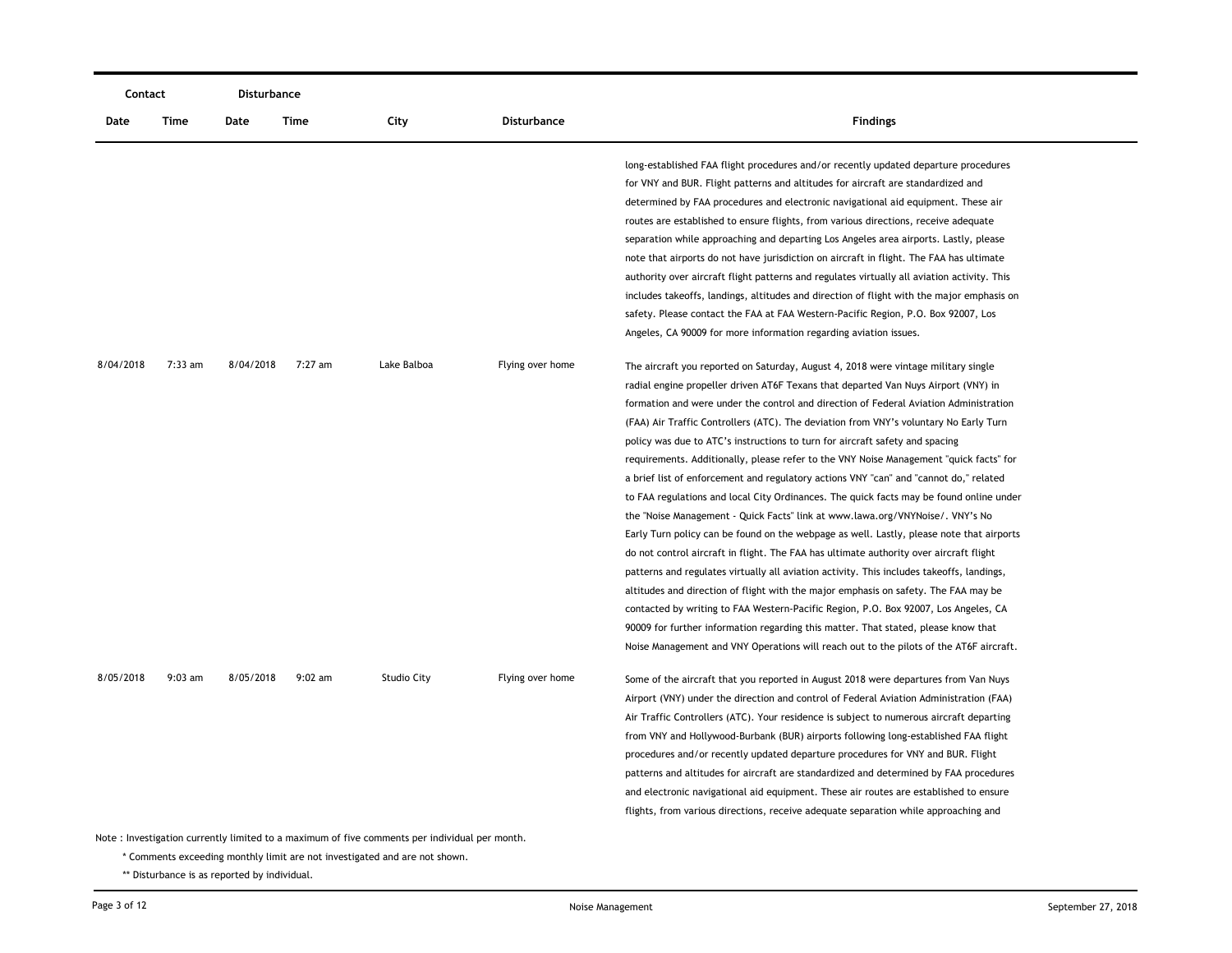|           | Contact                                                                                                                                                                     |           | <b>Disturbance</b> |             |                    |                                                                                                                                                                                                                                                                                                                                                                                                                                                                                                                                                                                                                                                                                                                                                                                                                                                                                                                                                                                                                                                                                                                                                                                                                                                                                                                                                                                                                                                                                                                                                                                                                                                                                                                              |  |  |  |  |
|-----------|-----------------------------------------------------------------------------------------------------------------------------------------------------------------------------|-----------|--------------------|-------------|--------------------|------------------------------------------------------------------------------------------------------------------------------------------------------------------------------------------------------------------------------------------------------------------------------------------------------------------------------------------------------------------------------------------------------------------------------------------------------------------------------------------------------------------------------------------------------------------------------------------------------------------------------------------------------------------------------------------------------------------------------------------------------------------------------------------------------------------------------------------------------------------------------------------------------------------------------------------------------------------------------------------------------------------------------------------------------------------------------------------------------------------------------------------------------------------------------------------------------------------------------------------------------------------------------------------------------------------------------------------------------------------------------------------------------------------------------------------------------------------------------------------------------------------------------------------------------------------------------------------------------------------------------------------------------------------------------------------------------------------------------|--|--|--|--|
| Date      | Time                                                                                                                                                                        | Date      | Time               | City        | <b>Disturbance</b> | <b>Findings</b>                                                                                                                                                                                                                                                                                                                                                                                                                                                                                                                                                                                                                                                                                                                                                                                                                                                                                                                                                                                                                                                                                                                                                                                                                                                                                                                                                                                                                                                                                                                                                                                                                                                                                                              |  |  |  |  |
|           |                                                                                                                                                                             |           |                    |             |                    | departing Los Angeles area airports. Lastly, please note that airports do not have<br>jurisdiction on aircraft in flight. The FAA has ultimate authority over aircraft flight<br>patterns and regulates virtually all aviation activity. This includes takeoffs, landings,<br>altitudes and direction of flight with the major emphasis on safety. Please contact the<br>FAA at FAA Western-Pacific Region, P.O. Box 92007, Los Angeles, CA 90009 for more<br>information regarding aviation issues.                                                                                                                                                                                                                                                                                                                                                                                                                                                                                                                                                                                                                                                                                                                                                                                                                                                                                                                                                                                                                                                                                                                                                                                                                         |  |  |  |  |
| 8/07/2018 | $2:40$ pm                                                                                                                                                                   | 8/07/2018 | $2:30$ pm          | North Hills | Flying over home   | The aircraft that you reported on Tuesday, August 7, 2018 at 14:30 was an arrival to<br>Van Nuys Airport (VNY). This arrival was consistent with normal VNY arrival<br>operations. Your residence is under the standard approach to VNY runways 16R and<br>16L and is subject to numerous aircraft on their short final to land. The aircraft in<br>question, a Gulfstream G-450, passed over your neighborhood at approximately 1,632<br>feet Mean Sea Level (MSL) as measured by VNY's Airport Noise Monitoring and<br>Management System (ANOMS). Flight patterns and altitudes for aircraft are<br>standardized and determined by FAA procedures and electronic navigational aid<br>equipment. These air routes are established to ensure flights, from various directions,<br>receive adequate separation while approaching and departing Los Angeles area<br>airports. Additionally, please refer to the Noise Management "quick facts" for a brief<br>list of enforcement and regulatory actions VNY "can" and "cannot do," related to FAA<br>regulations and local City Ordinances. The quick facts may be found online under the<br>"Noise Management - Quick Facts" link at www.lawa.org/VNYNoise/<br><http: vnynoise="" www.lawa.org=""></http:> . Lastly, please note that airports do not have<br>jurisdiction on aircraft in flight. The FAA has ultimate authority over aircraft flight<br>patterns and regulates virtually all aviation activity. This includes takeoffs, landings,<br>altitudes and direction of flight with the major emphasis on safety. Please contact the<br>FAA at FAA Western-Pacific Region, P.O. Box 92007, Los Angeles, CA 90009 for more<br>information regarding aviation issues. |  |  |  |  |
| 8/12/2018 | 8:27 am                                                                                                                                                                     | 8/12/2018 | 7:52 am            | Encino      | Unusually loud     | The jet airplane you reported on Sunday, August 12, 2018 at 07:52 was a Gulfstream<br>GLF4 that departed from VNY under the control and direction of Federal Aviation<br>Administration (FAA) Air Traffic Controllers (ATC). The departure was consistent with<br>normal VNY departure operations. However, this flight failed to meet the voluntary<br>VNY Fly Friendly Quiet Jet Departure Program target noise level for GLF4 airplanes.<br>The operator of this aircraft has been notified by staff regarding the deviation from<br>the voluntary program and was requested to make the necessary adjustments to<br>better comply with the program to minimize noise impacts on the surrounding                                                                                                                                                                                                                                                                                                                                                                                                                                                                                                                                                                                                                                                                                                                                                                                                                                                                                                                                                                                                                          |  |  |  |  |
|           | Note: Investigation currently limited to a maximum of five comments per individual per month.<br>* Comments exceeding monthly limit are not investigated and are not shown. |           |                    |             |                    |                                                                                                                                                                                                                                                                                                                                                                                                                                                                                                                                                                                                                                                                                                                                                                                                                                                                                                                                                                                                                                                                                                                                                                                                                                                                                                                                                                                                                                                                                                                                                                                                                                                                                                                              |  |  |  |  |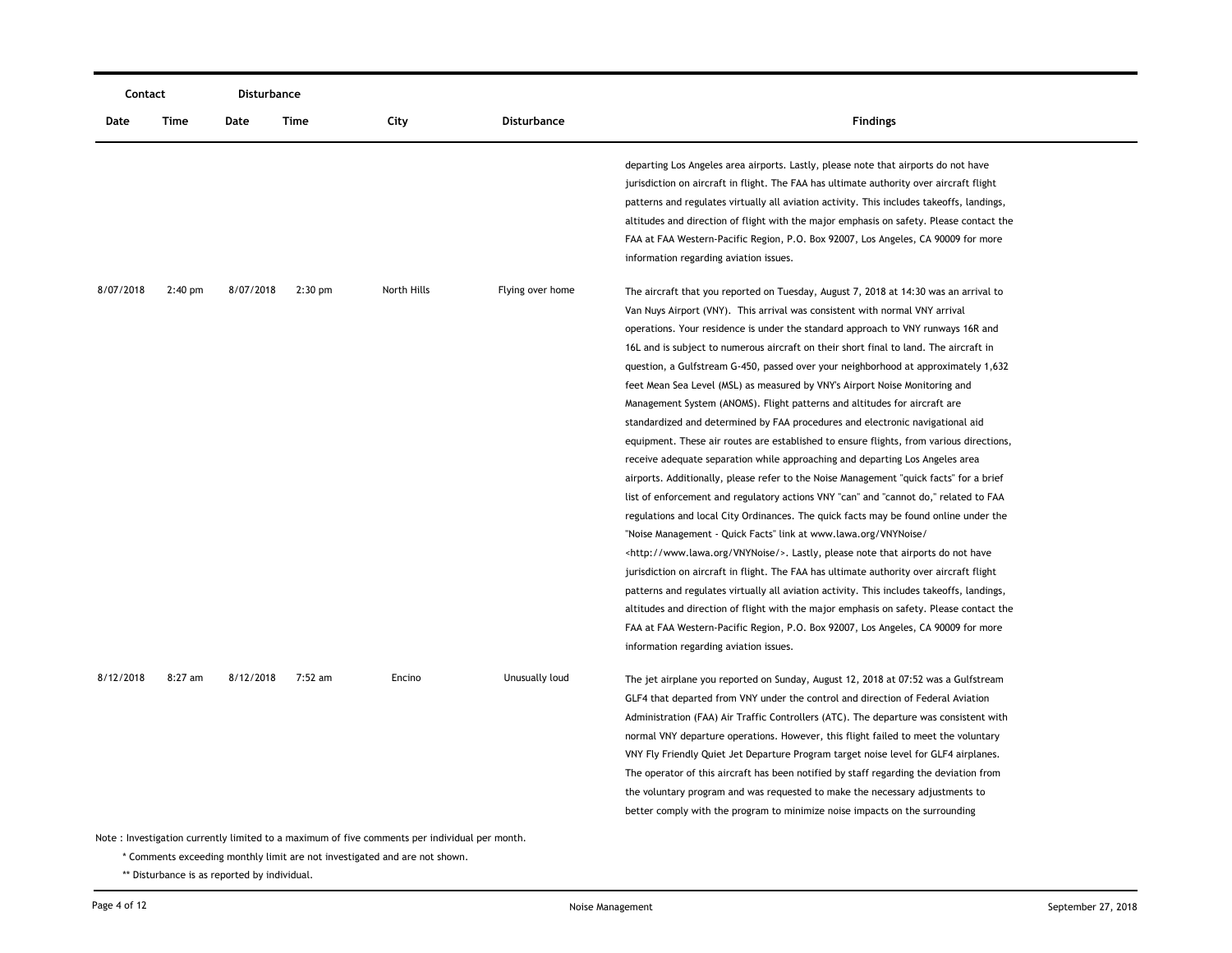|           | Contact                                                                                       |           | Disturbance |                    |                    |                                                                                                                                                                                                                                                                                                                                                                                                                                                                                                                                                                                                                                                                                                                                                                                                                                                                                                                                                                                                                                                                                                                                                                                                                                                                  |  |  |  |
|-----------|-----------------------------------------------------------------------------------------------|-----------|-------------|--------------------|--------------------|------------------------------------------------------------------------------------------------------------------------------------------------------------------------------------------------------------------------------------------------------------------------------------------------------------------------------------------------------------------------------------------------------------------------------------------------------------------------------------------------------------------------------------------------------------------------------------------------------------------------------------------------------------------------------------------------------------------------------------------------------------------------------------------------------------------------------------------------------------------------------------------------------------------------------------------------------------------------------------------------------------------------------------------------------------------------------------------------------------------------------------------------------------------------------------------------------------------------------------------------------------------|--|--|--|
| Date      | Time                                                                                          | Date      | Time        | City               | <b>Disturbance</b> | <b>Findings</b>                                                                                                                                                                                                                                                                                                                                                                                                                                                                                                                                                                                                                                                                                                                                                                                                                                                                                                                                                                                                                                                                                                                                                                                                                                                  |  |  |  |
|           |                                                                                               |           |             |                    |                    | neighborhoods. Lastly, please refer to the Noise Management "quick facts" for a brief<br>list of enforcement and regulatory actions VNY "can" and "cannot do," related to FAA<br>regulations and local City Ordinances. The quick facts may be found online under the<br>"Noise Management - Quick Facts" link at www.lawa.org/VNYNoise/<br><http: vnynoise="" www.lawa.org=""></http:> .                                                                                                                                                                                                                                                                                                                                                                                                                                                                                                                                                                                                                                                                                                                                                                                                                                                                        |  |  |  |
| 8/12/2018 | $3:14 \text{ pm}$                                                                             | 8/12/2018 | $3:14$ pm   | <b>Studio City</b> | Flying over home   | The aircraft that you reported on Sunday, August 12, 2018 at 15:14 was a Boeing<br>B737-BBJ departure from Van Nuys Airport (VNY) under the direction and control of<br>Federal Aviation Administration (FAA) Air Traffic Controllers (ATC). Your residence is<br>subject to numerous aircraft departing from VNY and Hollywood-Burbank (BUR)<br>airports following long-established FAA flight procedures and/or recently updated<br>departure procedures for VNY and BUR. Flight patterns and altitudes for aircraft are<br>standardized and determined by FAA procedures and electronic navigational aid<br>equipment. These air routes are established to ensure flights, from various directions,<br>receive adequate separation while approaching and departing Los Angeles area<br>airports. Lastly, please note that airports do not have jurisdiction on aircraft in flight.<br>The FAA has ultimate authority over aircraft flight patterns and regulates virtually all<br>aviation activity. This includes takeoffs, landings, altitudes and direction of flight with<br>the major emphasis on safety. Please contact the FAA at FAA Western-Pacific Region,<br>P.O. Box 92007, Los Angeles, CA 90009 for more information regarding aviation issues. |  |  |  |
| 8/13/2018 | 8:41 am                                                                                       | 8/13/2018 | 8:40 am     | <b>Studio City</b> | Flying over home   | The jet airplane you reported on Monday, August 13, 2018 at 08:40 was a Southwest<br>Airline (SWA) Boeing B737 departure from Hollywood-Burbank Airport (BUR) and was not<br>associated with VNY operations. Please contact the Bob Hope Airport Hotline at (800)<br>441-0409 for further information regarding this flight.                                                                                                                                                                                                                                                                                                                                                                                                                                                                                                                                                                                                                                                                                                                                                                                                                                                                                                                                     |  |  |  |
| 8/13/2018 | $5:11$ pm                                                                                     | 8/11/2018 | 12:16 pm    | Encino             | Unusually loud     | The aircraft incidents that you reported on Saturday, August 11, 2018 were<br>departures from Van Nuys Airport (VNY) and Hollywood-Burbank Airport (BUR) following<br>long-established FAA flight procedures and/or recently updated departure procedures<br>for VNY and BUR. Flight patterns and altitudes for aircraft are standardized and<br>determined by FAA procedures and electronic navigational aid equipment. These air<br>routes are established to ensure flights, from various directions, receive adequate<br>separation while approaching and departing Los Angeles area airports. Please note that<br>airports do not have jurisdiction on aircraft in flight. The FAA has ultimate authority<br>over aircraft flight patterns and regulates virtually all aviation activity. This includes<br>takeoffs, landings, altitudes and direction of flight with the major emphasis on safety.                                                                                                                                                                                                                                                                                                                                                         |  |  |  |
|           | Note: Investigation currently limited to a maximum of five comments per individual per month. |           |             |                    |                    |                                                                                                                                                                                                                                                                                                                                                                                                                                                                                                                                                                                                                                                                                                                                                                                                                                                                                                                                                                                                                                                                                                                                                                                                                                                                  |  |  |  |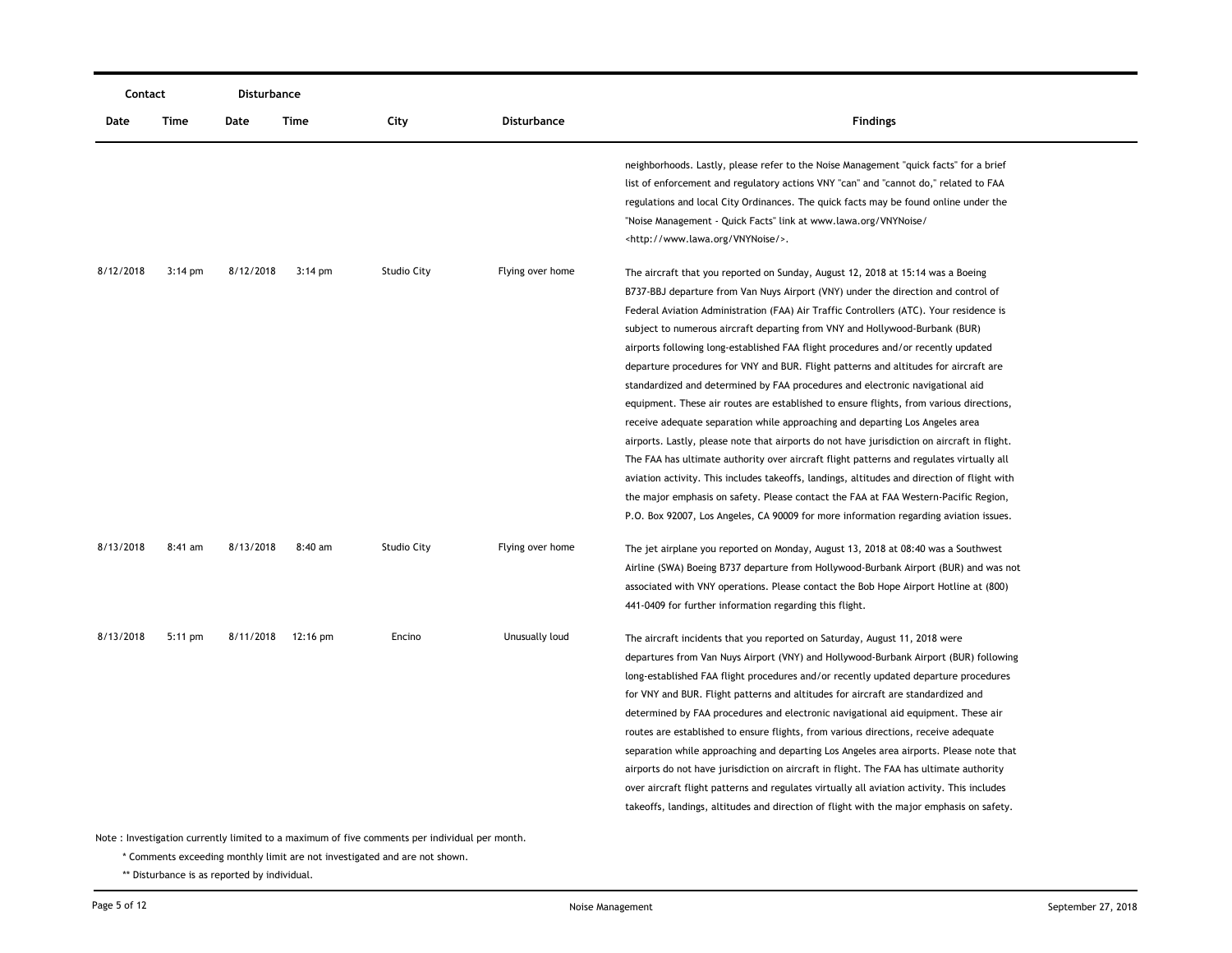| Contact   |            | Disturbance |           |             |                          |                                                                                                                                                                                                                                                                                                                                                                                                                                                                                                                                                                                                                                                                                                                                                                                                                                                                                                                                                                                                                                                                                                                                                                                                                                                                                                                                               |  |
|-----------|------------|-------------|-----------|-------------|--------------------------|-----------------------------------------------------------------------------------------------------------------------------------------------------------------------------------------------------------------------------------------------------------------------------------------------------------------------------------------------------------------------------------------------------------------------------------------------------------------------------------------------------------------------------------------------------------------------------------------------------------------------------------------------------------------------------------------------------------------------------------------------------------------------------------------------------------------------------------------------------------------------------------------------------------------------------------------------------------------------------------------------------------------------------------------------------------------------------------------------------------------------------------------------------------------------------------------------------------------------------------------------------------------------------------------------------------------------------------------------|--|
| Date      | Time       | Date        | Time      | City        | <b>Disturbance</b>       | <b>Findings</b>                                                                                                                                                                                                                                                                                                                                                                                                                                                                                                                                                                                                                                                                                                                                                                                                                                                                                                                                                                                                                                                                                                                                                                                                                                                                                                                               |  |
|           |            |             |           |             |                          | Please contact the FAA at FAA Western-Pacific Region, P.O. Box 92007, Los Angeles, CA<br>90009 for more information regarding aviation issues. Lastly, please contact the BUR<br>Hotline at (800) 441-0409 for further information regarding BUR flight activity in your<br>neighborhood.                                                                                                                                                                                                                                                                                                                                                                                                                                                                                                                                                                                                                                                                                                                                                                                                                                                                                                                                                                                                                                                     |  |
| 8/14/2018 | $4:26$ am  | 8/14/2018   | $4:24$ am | Van Nuys    | Late night/early morning | The jet airplane you reported on Tuesday, August 14, 2018 at 04:26 was an UPS Airbus<br>306 arrival to Hollywood-Burbank Airport (BUR) and was not associated with VNY<br>operations. Please contact the Bob Hope Airport Hotline at (800) 441-0409 for further<br>information regarding this flight.                                                                                                                                                                                                                                                                                                                                                                                                                                                                                                                                                                                                                                                                                                                                                                                                                                                                                                                                                                                                                                         |  |
| 8/14/2018 | $10:09$ pm | 8/14/2018   | 10:08 pm  | Studio City | Flying over home         | The aircraft events that you reported on Tuesday, August 14th, Wednesday, August<br>15th and on Saturday, August 18, 2018 at 22:08, 2248 and 21:47 respectively were<br>departures from Van Nuys Airport (VNY) under the direction and control of Federal<br>Aviation Administration (FAA) Air Traffic Controllers (ATC). Your residence is subject to<br>numerous aircraft departing from VNY and Hollywood-Burbank (BUR) airports following<br>long-established FAA flight procedures and/or recently updated departure procedures<br>for VNY and BUR. Flight patterns and altitudes for aircraft are standardized and<br>determined by FAA procedures and electronic navigational aid equipment. These air<br>routes are established to ensure flights, from various directions, receive adequate<br>separation while approaching and departing Los Angeles area airports. Lastly, please<br>note that airports do not have jurisdiction on aircraft in flight. The FAA has ultimate<br>authority over aircraft flight patterns and regulates virtually all aviation activity. This<br>includes takeoffs, landings, altitudes and direction of flight with the major emphasis on<br>safety. Please contact the FAA at FAA Western-Pacific Region, P.O. Box 92007, Los<br>Angeles, CA 90009 for more information regarding aviation issues. |  |
| 8/16/2018 | $9:22$ am  | 8/16/2018   | $9:19$ am | Studio City | Flying over home         | Some of the aircraft that you reported in August 2018 were departures from Van Nuys<br>Airport (VNY) under the direction and control of Federal Aviation Administration (FAA)<br>Air Traffic Controllers (ATC). Your residence is subject to numerous aircraft departing<br>from VNY and Hollywood-Burbank (BUR) airports following long-established FAA flight<br>procedures and/or recently updated departure procedures for VNY and BUR. Flight<br>patterns and altitudes for aircraft are standardized and determined by FAA procedures<br>and electronic navigational aid equipment. These air routes are established to ensure<br>flights, from various directions, receive adequate separation while approaching and<br>departing Los Angeles area airports. Lastly, please note that airports do not have<br>jurisdiction on aircraft in flight. The FAA has ultimate authority over aircraft flight                                                                                                                                                                                                                                                                                                                                                                                                                                  |  |

\* Comments exceeding monthly limit are not investigated and are not shown.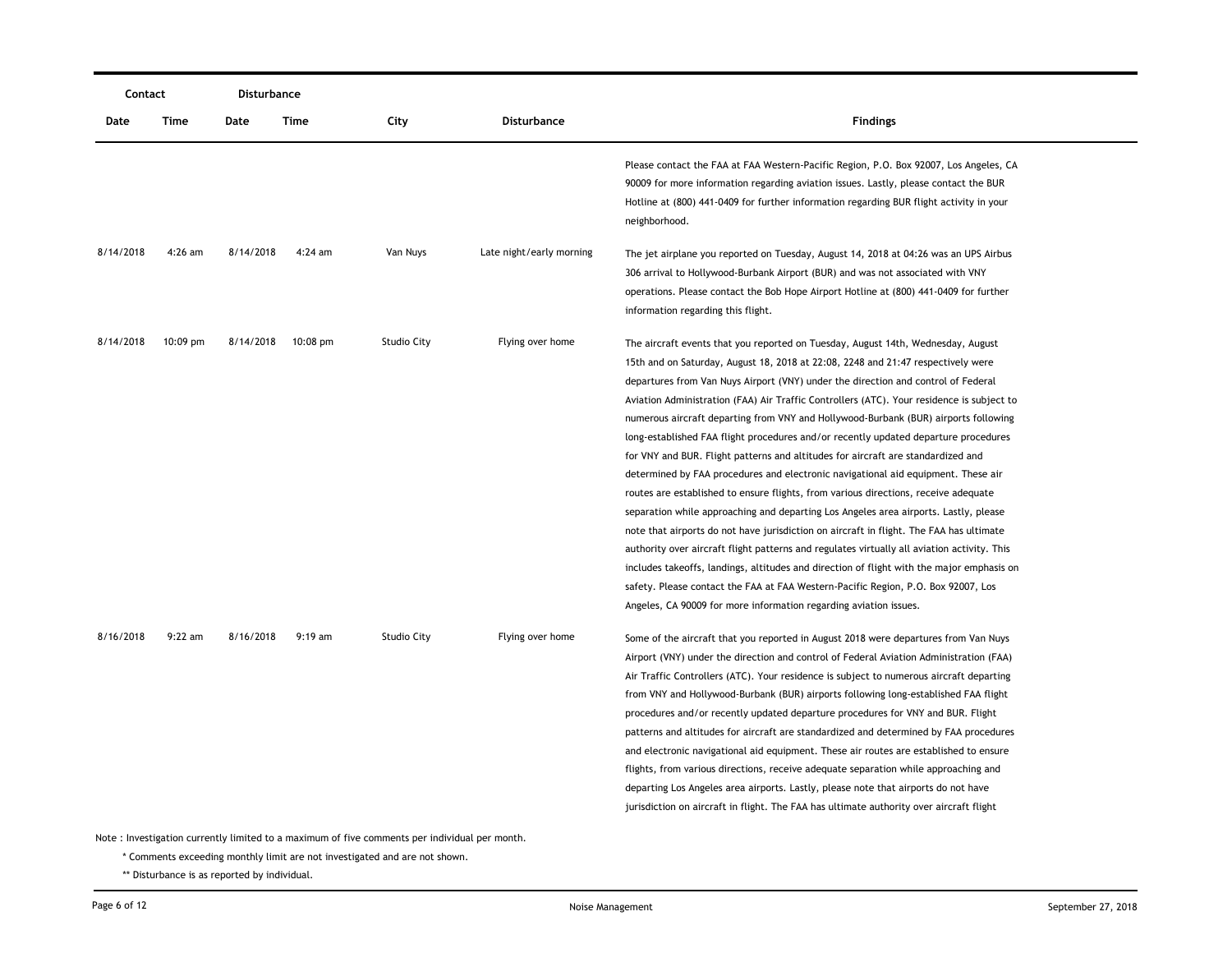| Contact   |           | Disturbance |           |                    |                    |                                                                                                                                                                                                                                                                                                                                                                                                                                                                                                                                                                                                                                                                                                                                                                                                                                                                                                                                                                                                                                                                                                                                                                                                                                                  |
|-----------|-----------|-------------|-----------|--------------------|--------------------|--------------------------------------------------------------------------------------------------------------------------------------------------------------------------------------------------------------------------------------------------------------------------------------------------------------------------------------------------------------------------------------------------------------------------------------------------------------------------------------------------------------------------------------------------------------------------------------------------------------------------------------------------------------------------------------------------------------------------------------------------------------------------------------------------------------------------------------------------------------------------------------------------------------------------------------------------------------------------------------------------------------------------------------------------------------------------------------------------------------------------------------------------------------------------------------------------------------------------------------------------|
| Date      | Time      | Date        | Time      | City               | <b>Disturbance</b> | <b>Findings</b>                                                                                                                                                                                                                                                                                                                                                                                                                                                                                                                                                                                                                                                                                                                                                                                                                                                                                                                                                                                                                                                                                                                                                                                                                                  |
|           |           |             |           |                    |                    | patterns and regulates virtually all aviation activity. This includes takeoffs, landings,<br>altitudes and direction of flight with the major emphasis on safety. Please contact the<br>FAA at FAA Western-Pacific Region, P.O. Box 92007, Los Angeles, CA 90009 for more<br>information regarding aviation issues.                                                                                                                                                                                                                                                                                                                                                                                                                                                                                                                                                                                                                                                                                                                                                                                                                                                                                                                              |
| 8/18/2018 | $9:51$ am | 8/18/2018   | $9:50$ am | Sherman Oaks       | Flying over home   | Some of the aircraft that you reported in August 2018 were departures from Van Nuys<br>Airport (VNY) under the direction and control of Federal Aviation Administration (FAA)<br>Air Traffic Controllers (ATC). Your residence is subject to numerous aircraft departing<br>from VNY and Hollywood-Burbank (BUR) airports following long-established FAA flight<br>procedures and/or recently updated departure procedures for VNY and BUR. Flight<br>patterns and altitudes for aircraft are standardized and determined by FAA procedures<br>and electronic navigational aid equipment. These air routes are established to ensure<br>flights, from various directions, receive adequate separation while approaching and<br>departing Los Angeles area airports. Lastly, please note that airports do not have<br>jurisdiction on aircraft in flight. The FAA has ultimate authority over aircraft flight<br>patterns and regulates virtually all aviation activity. This includes takeoffs, landings,<br>altitudes and direction of flight with the major emphasis on safety. Please contact the<br>FAA at FAA Western-Pacific Region, P.O. Box 92007, Los Angeles, CA 90009 for more<br>information regarding aviation issues.              |
| 8/26/2018 | 10:30 pm  | 8/26/2018   | $8:49$ pm | <b>Studio City</b> | Flying over home   | The aircraft that you reported on Sunday, August 26, 2018 at 20:49 was a departure<br>from Van Nuys Airport (VNY) under the direction and control of Federal Aviation<br>Administration (FAA) Air Traffic Controllers (ATC). Your residence is subject to<br>numerous aircraft departing from VNY and Hollywood-Burbank (BUR) airports following<br>long-established FAA flight procedures and/or recently updated departure procedures<br>for VNY and BUR. Flight patterns and altitudes for aircraft are standardized and<br>determined by FAA procedures and electronic navigational aid equipment. These air<br>routes are established to ensure flights, from various directions, receive adequate<br>separation while approaching and departing Los Angeles area airports. Lastly, please<br>note that airports do not have jurisdiction on aircraft in flight. The FAA has ultimate<br>authority over aircraft flight patterns and regulates virtually all aviation activity. This<br>includes takeoffs, landings, altitudes and direction of flight with the major emphasis on<br>safety. Please contact the FAA at FAA Western-Pacific Region, P.O. Box 92007, Los<br>Angeles, CA 90009 for more information regarding aviation issues. |

\* Comments exceeding monthly limit are not investigated and are not shown.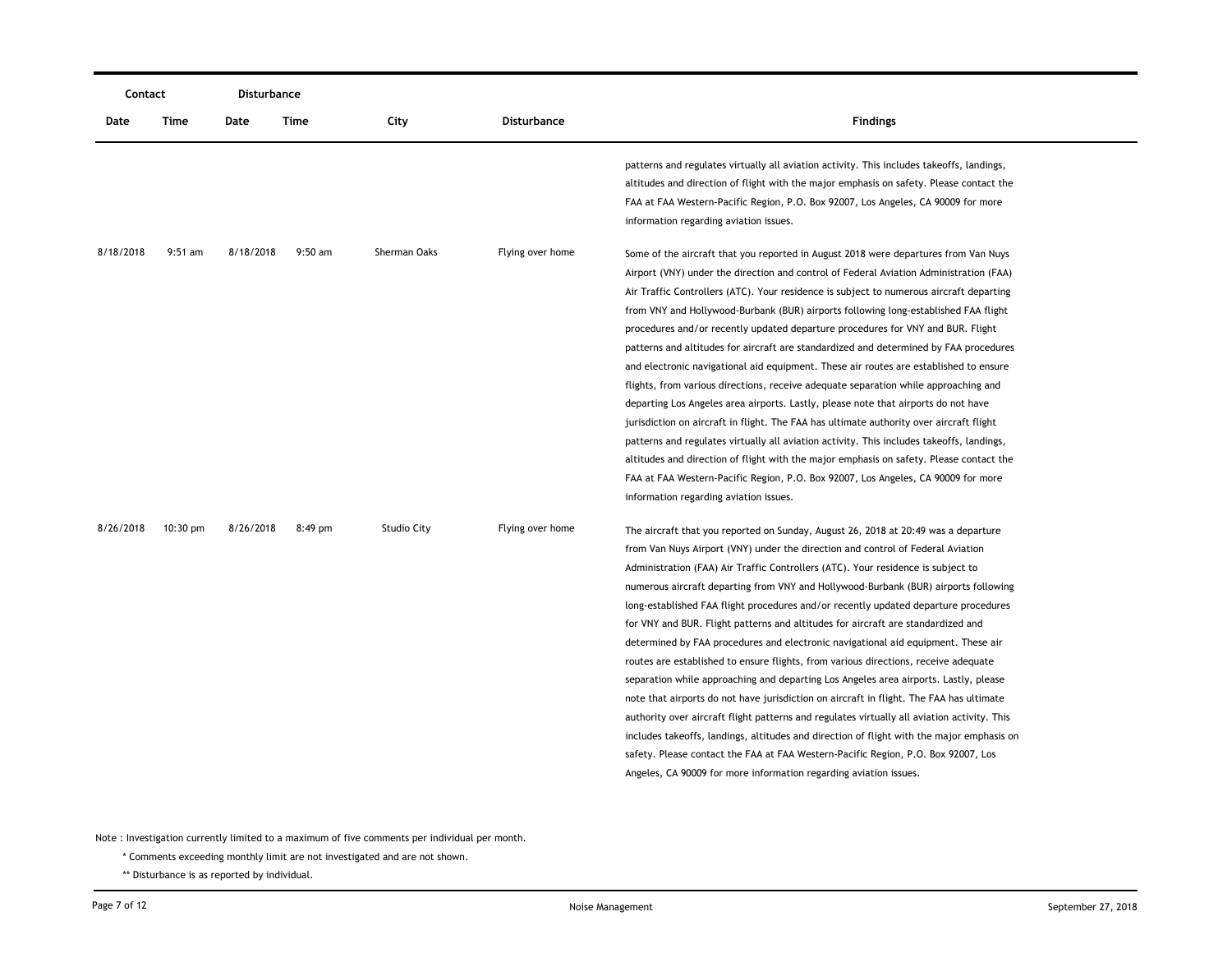| Contact   |           | Disturbance |           |                    |                  |                                                                                                                                                                                                                                                                                                                                                                                                                                                                                                                                                                                                                                                                                                                                                                                                                                                                                                                                                                                                                                                                                                                                                                                                                                                                                                 |
|-----------|-----------|-------------|-----------|--------------------|------------------|-------------------------------------------------------------------------------------------------------------------------------------------------------------------------------------------------------------------------------------------------------------------------------------------------------------------------------------------------------------------------------------------------------------------------------------------------------------------------------------------------------------------------------------------------------------------------------------------------------------------------------------------------------------------------------------------------------------------------------------------------------------------------------------------------------------------------------------------------------------------------------------------------------------------------------------------------------------------------------------------------------------------------------------------------------------------------------------------------------------------------------------------------------------------------------------------------------------------------------------------------------------------------------------------------|
| Date      | Time      | Date        | Time      | City               | Disturbance      | <b>Findings</b>                                                                                                                                                                                                                                                                                                                                                                                                                                                                                                                                                                                                                                                                                                                                                                                                                                                                                                                                                                                                                                                                                                                                                                                                                                                                                 |
| 8/26/2018 | 10:40 pm  | 8/26/2018   | 7:33 am   | <b>Studio City</b> | Flying over home | The aircraft that you reported on Sunday, August 26, 2018 at 22:40 was a departure<br>from Van Nuys Airport (VNY) under the direction and control of Federal Aviation<br>Administration (FAA) Air Traffic Controllers (ATC). Your residence is subject to<br>numerous aircraft departing from VNY and Hollywood-Burbank (BUR) airports following<br>long-established FAA flight procedures and/or recently updated departure procedures<br>for VNY and BUR. Flight patterns and altitudes for aircraft are standardized and<br>determined by FAA procedures and electronic navigational aid equipment. These air<br>routes are established to ensure flights, from various directions, receive adequate<br>separation while approaching and departing Los Angeles area airports. Lastly, please                                                                                                                                                                                                                                                                                                                                                                                                                                                                                                 |
|           |           |             |           |                    |                  | note that airports do not have jurisdiction on aircraft in flight. The FAA has ultimate<br>authority over aircraft flight patterns and regulates virtually all aviation activity. This<br>includes takeoffs, landings, altitudes and direction of flight with the major emphasis on<br>safety. Please contact the FAA at FAA Western-Pacific Region, P.O. Box 92007, Los<br>Angeles, CA 90009 for more information regarding aviation issues.                                                                                                                                                                                                                                                                                                                                                                                                                                                                                                                                                                                                                                                                                                                                                                                                                                                   |
| 8/26/2018 | 10:44 pm  | 8/26/2018   | $6:01$ pm | <b>Studio City</b> | Flying over home | The aircraft that you reported on Sunday, August 26, 2018 at 18:01 and Friday, August<br>31 at 09:05 respectively were departures from Van Nuys Airport (VNY) under the<br>direction and control of Federal Aviation Administration (FAA) Air Traffic Controllers<br>(ATC). Your residence is subject to numerous aircraft departing from VNY and<br>Hollywood-Burbank (BUR) airports following long-established FAA flight procedures<br>and/or recently updated departure procedures for VNY and BUR. Flight patterns and<br>altitudes for aircraft are standardized and determined by FAA procedures and<br>electronic navigational aid equipment. These air routes are established to ensure<br>flights, from various directions, receive adequate separation while approaching and<br>departing Los Angeles area airports. Lastly, please note that airports do not have<br>jurisdiction on aircraft in flight. The FAA has ultimate authority over aircraft flight<br>patterns and regulates virtually all aviation activity. This includes takeoffs, landings,<br>altitudes and direction of flight with the major emphasis on safety. Please contact the<br>FAA at FAA Western-Pacific Region, P.O. Box 92007, Los Angeles, CA 90009 for more<br>information regarding aviation issues. |
| 8/27/2018 | $3:21$ pm | 8/27/2018   | $3:20$ pm | <b>Studio City</b> | Flying over home | The aircraft that you reported on Monday, August 27, 2018 at 15:20 was a Boeing<br>B737-BBJ departure from Van Nuys Airport (VNY) under the direction and control of<br>Federal Aviation Administration (FAA) Air Traffic Controllers (ATC). Your residence is<br>subject to numerous aircraft departing from VNY and Hollywood-Burbank (BUR)                                                                                                                                                                                                                                                                                                                                                                                                                                                                                                                                                                                                                                                                                                                                                                                                                                                                                                                                                   |

\* Comments exceeding monthly limit are not investigated and are not shown.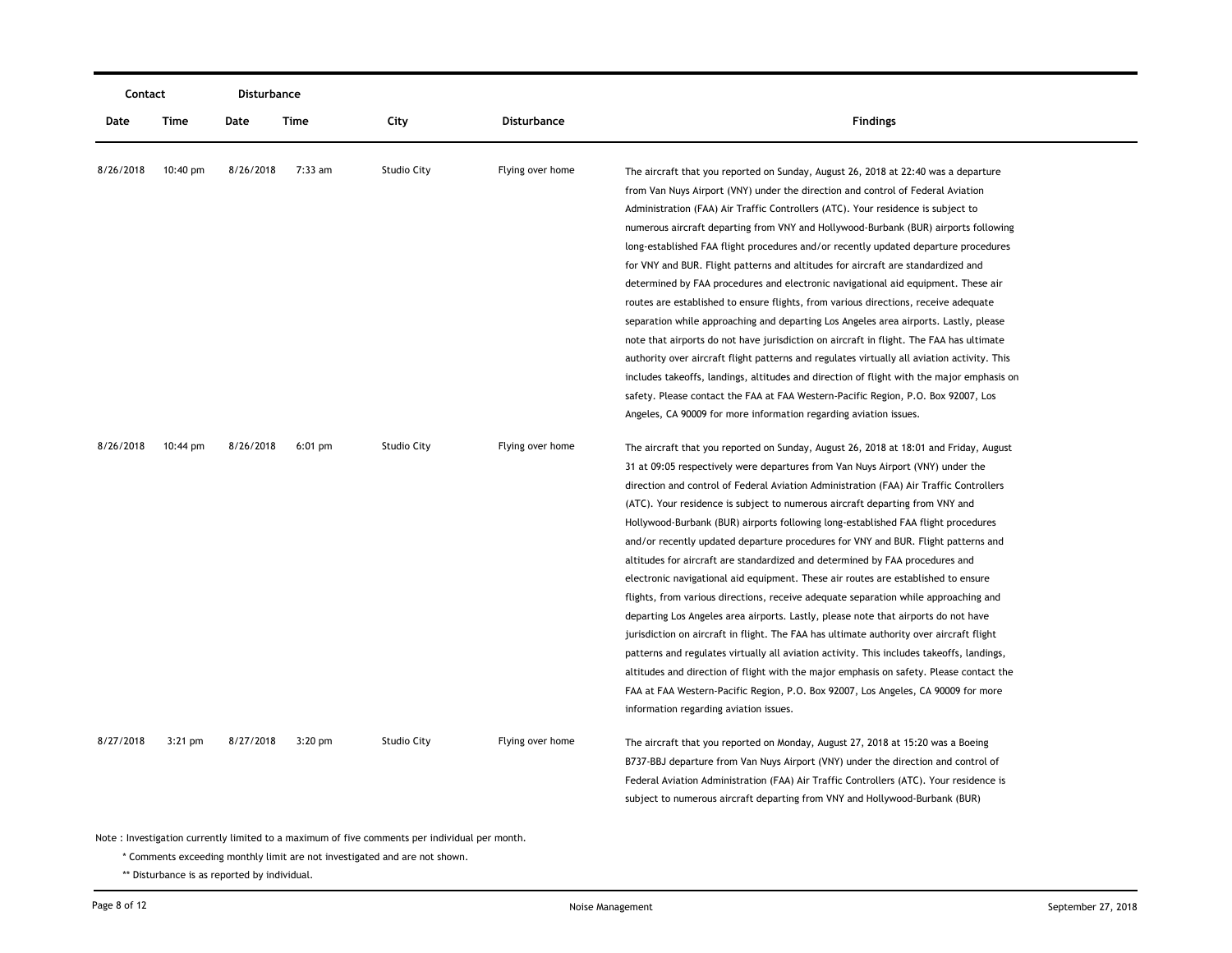|           | Contact            |           | Disturbance        |              |                    |                                                                                             |
|-----------|--------------------|-----------|--------------------|--------------|--------------------|---------------------------------------------------------------------------------------------|
| Date      | Time               | Date      | Time               | City         | <b>Disturbance</b> | <b>Findings</b>                                                                             |
|           |                    |           |                    |              |                    | airports following long-established FAA flight procedures and/or recently updated           |
|           |                    |           |                    |              |                    | departure procedures for VNY and BUR. Flight patterns and altitudes for aircraft are        |
|           |                    |           |                    |              |                    | standardized and determined by FAA procedures and electronic navigational aid               |
|           |                    |           |                    |              |                    | equipment. These air routes are established to ensure flights, from various directions,     |
|           |                    |           |                    |              |                    | receive adequate separation while approaching and departing Los Angeles area                |
|           |                    |           |                    |              |                    | airports. Lastly, please note that airports do not have jurisdiction on aircraft in flight. |
|           |                    |           |                    |              |                    | The FAA has ultimate authority over aircraft flight patterns and regulates virtually all    |
|           |                    |           |                    |              |                    | aviation activity. This includes takeoffs, landings, altitudes and direction of flight with |
|           |                    |           |                    |              |                    | the major emphasis on safety. Please contact the FAA at FAA Western-Pacific Region,         |
|           |                    |           |                    |              |                    | P.O. Box 92007, Los Angeles, CA 90009 for more information regarding aviation issues.       |
| 8/27/2018 | $5:50$ pm          | 8/26/2018 | $11:18 \text{ pm}$ | Sherman Oaks | Unusually loud     | The aircraft activity you reported on Monday, August 27, 2018 at 23:18 complied with        |
|           |                    |           |                    |              |                    | all City of Los Angeles and Federal regulations/laws, including the VNY Curfew              |
|           |                    |           |                    |              |                    | Regulation. The VNY Curfew only prohibits the DEPARTURE of older, louder Stage 2            |
|           |                    |           |                    |              |                    | aircraft exceeding a specified noise level established in an FAA Advisory Circular          |
|           |                    |           |                    |              |                    | between 2200 (10 pm) and 0700 (7 am) the following day. Please note that this "partial"     |
|           |                    |           |                    |              |                    | curfew does not prohibit any aircraft from neither landing nor does it prohibit newer       |
|           |                    |           |                    |              |                    | Stage 3 or Stage 4 aircraft from departing VNY. Additionally, helicopters, medical life     |
|           |                    |           |                    |              |                    | flights, military or other government owned/operated aircraft involved in law               |
|           |                    |           |                    |              |                    | enforcement, emergency response, fire or rescue operations are exempt from the              |
|           |                    |           |                    |              |                    | curfew. The full text of the Ordinance can be viewed on line at:                            |
|           |                    |           |                    |              |                    | www.lawa.org/VNYNoise/ and clicking on "Documents," then selecting "Noise                   |
|           |                    |           |                    |              |                    | Abatement and Curfew Regulation" in the blue box. Please also refer to the VNY Noise        |
|           |                    |           |                    |              |                    | Management "quick facts" for a brief list of enforcement and regulatory actions VNY         |
|           |                    |           |                    |              |                    | "can" and "cannot do," related to FAA regulations and local City Ordinances. The quick      |
|           |                    |           |                    |              |                    | facts and the City Curfew Ordinance may be found online under the "Noise Management"        |
|           |                    |           |                    |              |                    | Quick Facts" link at www.lawa.org/VNYNoise/. Lastly, please note that airports do not       |
|           |                    |           |                    |              |                    | have jurisdiction on aircraft in flight. The Federal Aviation Administration has ultimate   |
|           |                    |           |                    |              |                    | authority over aircraft flight patterns and regulates virtually all aviation activities.    |
|           |                    |           |                    |              |                    | This includes altitudes and direction of flight with the major emphasis on safety. Please   |
|           |                    |           |                    |              |                    | contact the FAA by writing to FAA Western Pacific Region, P.O. Box 92007, Los               |
|           |                    |           |                    |              |                    | Angeles, CA 90009 for further information.                                                  |
| 8/27/2018 | $10:14 \text{ pm}$ | 8/27/2018 | 10:08 pm           | Encino       | Unusually loud     | The aircraft that you reported on Monday, August 27, 2018 at 22:08 was a departure          |
|           |                    |           |                    |              |                    | of a Stage 3 Falcon FA7X from Van Nuys Airport (VNY). The aforementioned departure          |
|           |                    |           |                    |              |                    | was under the control and direction of Federal Aviation Administration (FAA) Air Traffic    |

\* Comments exceeding monthly limit are not investigated and are not shown.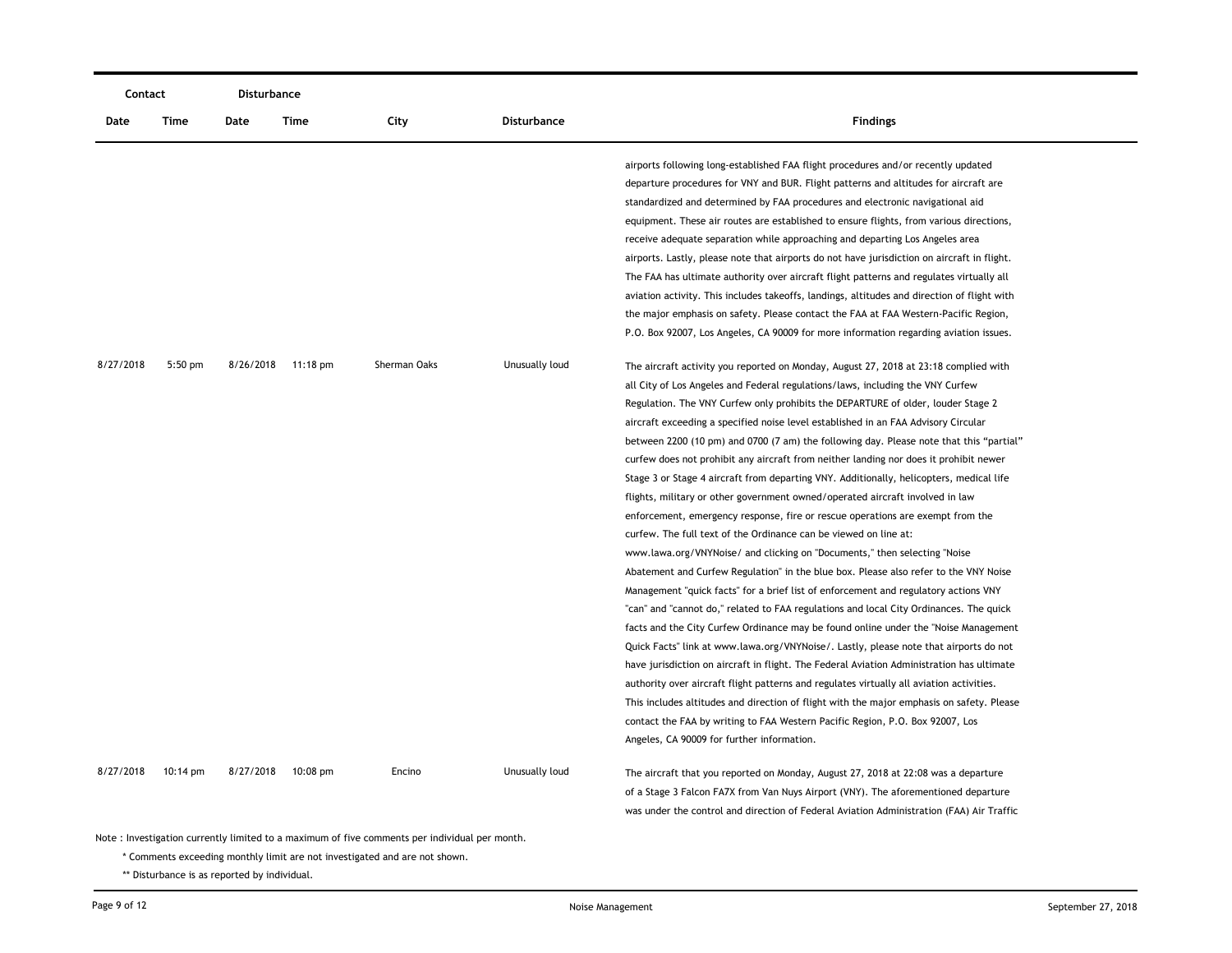| Contact                                                                                        |           | <b>Disturbance</b> |           |              |                    |                                                                                                                                                                                                                                                                                                                                                                                                                                                                                                                                                                                                                                                                                                                                                                                                                                                                                                                                                                                                                                                                                                                                                                                           |  |  |
|------------------------------------------------------------------------------------------------|-----------|--------------------|-----------|--------------|--------------------|-------------------------------------------------------------------------------------------------------------------------------------------------------------------------------------------------------------------------------------------------------------------------------------------------------------------------------------------------------------------------------------------------------------------------------------------------------------------------------------------------------------------------------------------------------------------------------------------------------------------------------------------------------------------------------------------------------------------------------------------------------------------------------------------------------------------------------------------------------------------------------------------------------------------------------------------------------------------------------------------------------------------------------------------------------------------------------------------------------------------------------------------------------------------------------------------|--|--|
| Date                                                                                           | Time      | Date               | Time      | City         | <b>Disturbance</b> | <b>Findings</b>                                                                                                                                                                                                                                                                                                                                                                                                                                                                                                                                                                                                                                                                                                                                                                                                                                                                                                                                                                                                                                                                                                                                                                           |  |  |
|                                                                                                |           |                    |           |              |                    | Controller (ATC). This departure was consistent with normal VNY departure operations.<br>Flight patterns and altitudes for aircraft are standardized and determined by FAA<br>procedures and electronic navigational aid equipment. These air routes are established<br>to ensure flights, from various directions, receive adequate separation while<br>approaching and departing Los Angeles area airports. Additionally, please refer to the<br>Noise Management "quick facts" for a brief list of enforcement and regulatory actions<br>VNY "can" and "cannot do," related to FAA regulations and local City Ordinances. The<br>quick facts may be found online under the "Noise Management - Quick Facts" link at<br>www.lawa.org/VNYNoise/ <http: vnynoise="" www.lawa.org=""></http:> . Lastly, please note<br>that airports do not have jurisdiction on aircraft in flight. The FAA has ultimate<br>authority over aircraft flight patterns and regulates virtually all aviation activity. This<br>includes takeoffs, landings, altitudes and direction of flight with the major emphasis on<br>safety. Please contact the FAA at FAA Western-Pacific Region, P.O. Box 92007, Los |  |  |
| 8/29/2018                                                                                      | $8:15$ am | 8/29/2018          | $8:13$ am | Sherman Oaks | Flying over home   | Angeles, CA 90009 for more information regarding aviation issues.<br>The aircraft that you reported on Wednesday, August 29, 2018 at 08:13 was a                                                                                                                                                                                                                                                                                                                                                                                                                                                                                                                                                                                                                                                                                                                                                                                                                                                                                                                                                                                                                                          |  |  |
|                                                                                                |           |                    |           |              |                    | departure from Van Nuys Airport (VNY) under the direction and control of Federal<br>Aviation Administration (FAA) Air Traffic Controllers (ATC). Your residence is subject to<br>numerous aircraft departing from VNY and Hollywood-Burbank (BUR) airports following<br>long-established FAA flight procedures and/or recently updated departure procedures<br>for VNY and BUR. Flight patterns and altitudes for aircraft are standardized and<br>determined by FAA procedures and electronic navigational aid equipment. These air<br>routes are established to ensure flights, from various directions, receive adequate<br>separation while approaching and departing Los Angeles area airports. Lastly, please<br>note that airports do not have jurisdiction on aircraft in flight. The FAA has ultimate<br>authority over aircraft flight patterns and regulates virtually all aviation activity. This<br>includes takeoffs, landings, altitudes and direction of flight with the major emphasis on<br>safety. Please contact the FAA at FAA Western-Pacific Region, P.O. Box 92007, Los<br>Angeles, CA 90009 for more information regarding aviation issues.                      |  |  |
| 8/29/2018                                                                                      | $8:18$ am | 8/29/2018          | $8:13$ am | Sherman Oaks | Flying over home   | The aircraft that you reported on Wednesday, August 29, 2018 at 08:13 was a<br>departure from Van Nuys Airport (VNY) under the direction and control of Federal<br>Aviation Administration (FAA) Air Traffic Controllers (ATC). Your residence is subject to<br>numerous aircraft departing from VNY and Hollywood-Burbank (BUR) airports following<br>long-established FAA flight procedures and/or recently updated departure procedures<br>for VNY and BUR. Flight patterns and altitudes for aircraft are standardized and                                                                                                                                                                                                                                                                                                                                                                                                                                                                                                                                                                                                                                                            |  |  |
| Note : Investigation currently limited to a maximum of five comments per individual per month. |           |                    |           |              |                    |                                                                                                                                                                                                                                                                                                                                                                                                                                                                                                                                                                                                                                                                                                                                                                                                                                                                                                                                                                                                                                                                                                                                                                                           |  |  |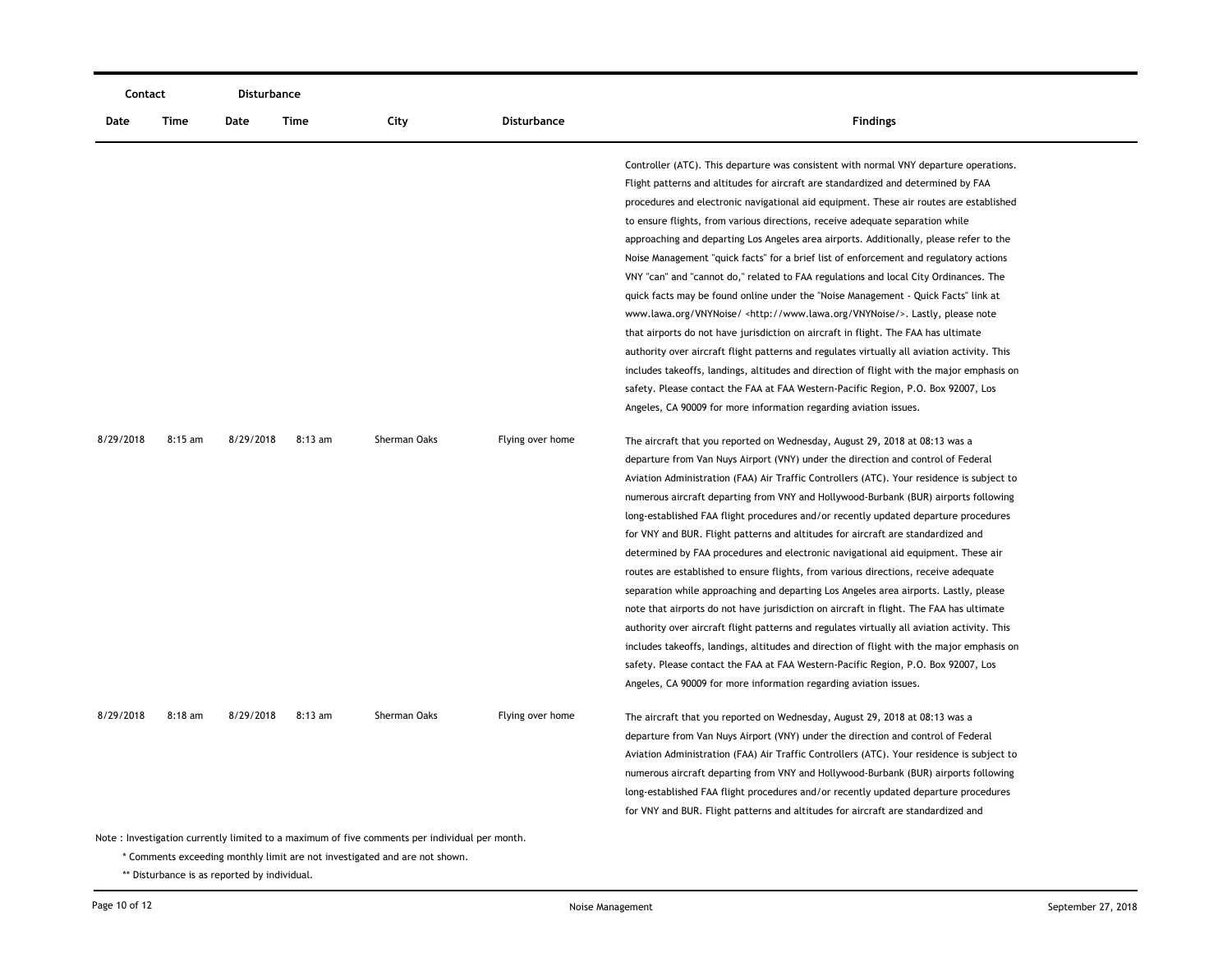| Contact                                                                                        |           | <b>Disturbance</b> |           |                      |                              |                                                                                                                                                                                                                                                                                                                                                                                                                                                                                                                                                                                                                                                                                                                                                                                                                                                                                                                                                                                                                                                                                                                                                                                                                                                                                                                                                                                                                                                                                                                         |  |  |
|------------------------------------------------------------------------------------------------|-----------|--------------------|-----------|----------------------|------------------------------|-------------------------------------------------------------------------------------------------------------------------------------------------------------------------------------------------------------------------------------------------------------------------------------------------------------------------------------------------------------------------------------------------------------------------------------------------------------------------------------------------------------------------------------------------------------------------------------------------------------------------------------------------------------------------------------------------------------------------------------------------------------------------------------------------------------------------------------------------------------------------------------------------------------------------------------------------------------------------------------------------------------------------------------------------------------------------------------------------------------------------------------------------------------------------------------------------------------------------------------------------------------------------------------------------------------------------------------------------------------------------------------------------------------------------------------------------------------------------------------------------------------------------|--|--|
| Date                                                                                           | Time      | Date               | Time      | City                 | <b>Disturbance</b>           | <b>Findings</b>                                                                                                                                                                                                                                                                                                                                                                                                                                                                                                                                                                                                                                                                                                                                                                                                                                                                                                                                                                                                                                                                                                                                                                                                                                                                                                                                                                                                                                                                                                         |  |  |
|                                                                                                |           |                    |           |                      |                              | determined by FAA procedures and electronic navigational aid equipment. These air<br>routes are established to ensure flights, from various directions, receive adequate<br>separation while approaching and departing Los Angeles area airports. Lastly, please<br>note that airports do not have jurisdiction on aircraft in flight. The FAA has ultimate<br>authority over aircraft flight patterns and regulates virtually all aviation activity. This<br>includes takeoffs, landings, altitudes and direction of flight with the major emphasis on<br>safety. Please contact the FAA at FAA Western-Pacific Region, P.O. Box 92007, Los                                                                                                                                                                                                                                                                                                                                                                                                                                                                                                                                                                                                                                                                                                                                                                                                                                                                            |  |  |
|                                                                                                |           |                    |           |                      |                              | Angeles, CA 90009 for more information regarding aviation issues.                                                                                                                                                                                                                                                                                                                                                                                                                                                                                                                                                                                                                                                                                                                                                                                                                                                                                                                                                                                                                                                                                                                                                                                                                                                                                                                                                                                                                                                       |  |  |
| 8/31/2018                                                                                      | $8:51$ am | 8/31/2018          | 8:49 am   | <b>Beverly Hills</b> | Flying over home             | The aircraft that you reported on Friday, August 31, 2018 at 08:49 was a Gulfstream<br>G-450 departure from Van Nuys Airport (VNY). The aforementioned aircraft departed<br>under the direction and control of Federal Aviation Administration (FAA) Air Traffic<br>Controllers (ATC) and was consistent with normal VNY departure procedures. Flight<br>patterns and altitudes for aircraft are standardized and determined by FAA procedures<br>and electronic navigational aid equipment. These air routes are established to ensure<br>flights, from various directions, receive adequate separation while approaching and<br>departing Los Angeles area airports. Additionally, please refer to the Noise<br>Management "quick facts" for a brief list of enforcement and regulatory actions VNY<br>"can" and "cannot do," related to FAA regulations and local City Ordinances. The quick<br>facts may be found online under the "Noise Management - Quick Facts" link at<br>www.lawa.org/VNYNoise/ <http: vnynoise="" www.lawa.org=""></http:> . Lastly, please note<br>that airports do not have jurisdiction on aircraft in flight. The FAA has ultimate<br>authority over aircraft flight patterns and regulates virtually all aviation activity. This<br>includes takeoffs, landings, altitudes and direction of flight with the major emphasis on<br>safety. Please contact the FAA at FAA Western-Pacific Region, P.O. Box 92007, Los<br>Angeles, CA 90009 for more information regarding aviation issues. |  |  |
| 8/31/2018                                                                                      | $9:33$ am | 8/31/2018          | $6:45$ am | Sherman Oaks         | Sustained noise (>5 minutes) | The helicopter you reported on Friday, August 31, 2018 at 06:45 flew under the control<br>and direction of Federal Aviation Administration (FAA) Air Traffic Controllers (ATC).<br>Helicopters, in general do not have altitude nor route restrictions outside an airport's<br>area. Please note that airports do not have jurisdiction on aircraft in flight. The FAA<br>has ultimate authority over aircraft flight patterns and regulates virtually all aviation<br>activity. This includes takeoffs, landings, altitudes and direction of flight with the<br>major emphasis on safety. Please contact the FAA at FAA Western-Pacific Region, P.O.<br>Box 92007, Los Angeles, CA 90009 for more information regarding aviation issues.<br>Lastly, please refer to the Noise Management "quick facts" for a brief list of                                                                                                                                                                                                                                                                                                                                                                                                                                                                                                                                                                                                                                                                                             |  |  |
| Note : Investigation currently limited to a maximum of five comments per individual per month. |           |                    |           |                      |                              |                                                                                                                                                                                                                                                                                                                                                                                                                                                                                                                                                                                                                                                                                                                                                                                                                                                                                                                                                                                                                                                                                                                                                                                                                                                                                                                                                                                                                                                                                                                         |  |  |